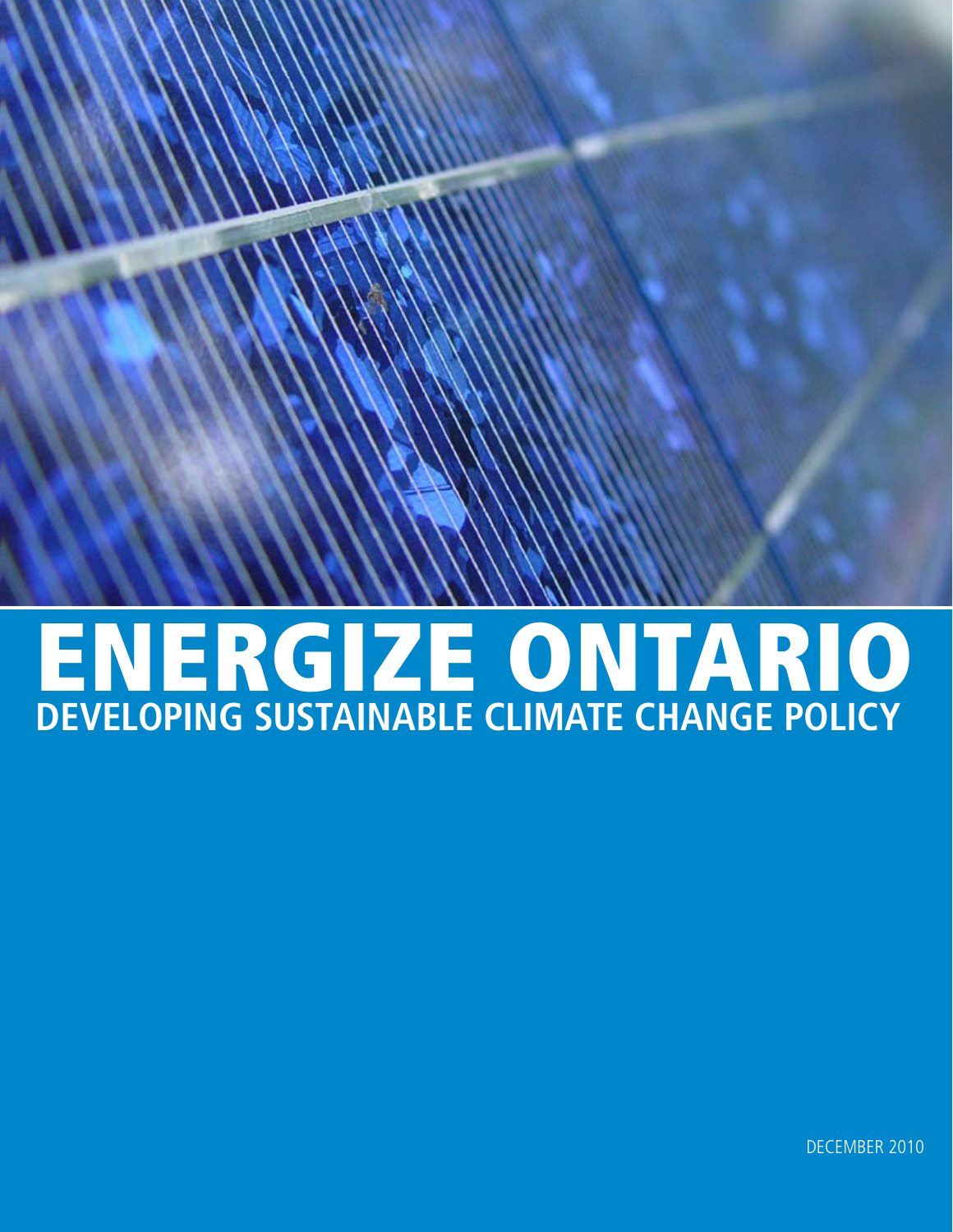# ENERGIZE ONTARIO **DEVELOPING SUSTAINABLE CLIMATE CHANGE POLICY**

DECEMBER 2010 ISBN 978-0-9868179-0-8 © 2010 Ontario Chamber of Commerce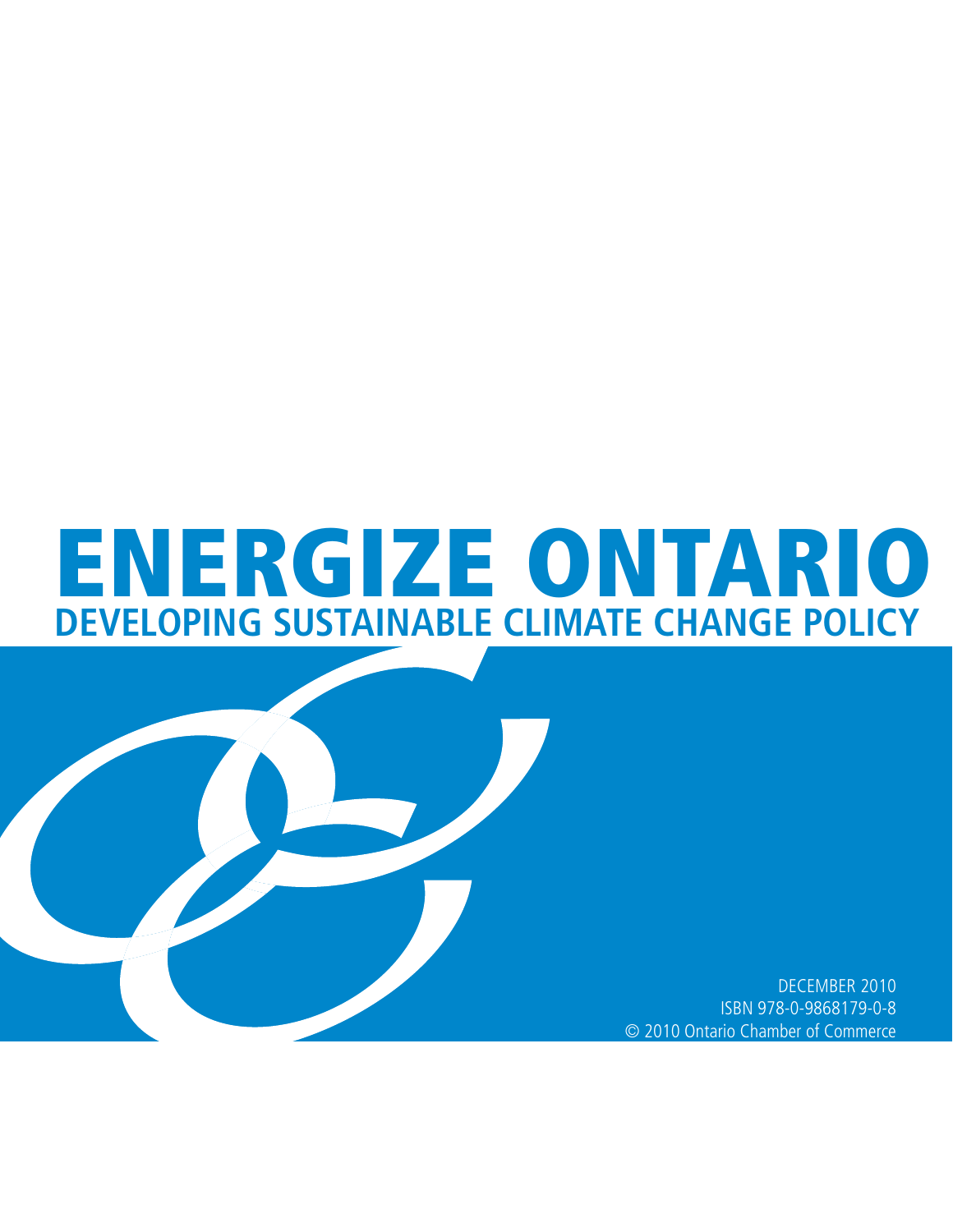# TABLE OF CONTENTS

- INTRODUCTION 1.
- SUMMARY OF RECOMMENDATIONS 3.
- BACKGROUND 5.
- ONTARIO CLIMATE CHANGE CONTEXT 6.
- ENERGY EFFICIENCY 14.
- ACKNOWLEDGMENTS 17.
- REFERENCES 18.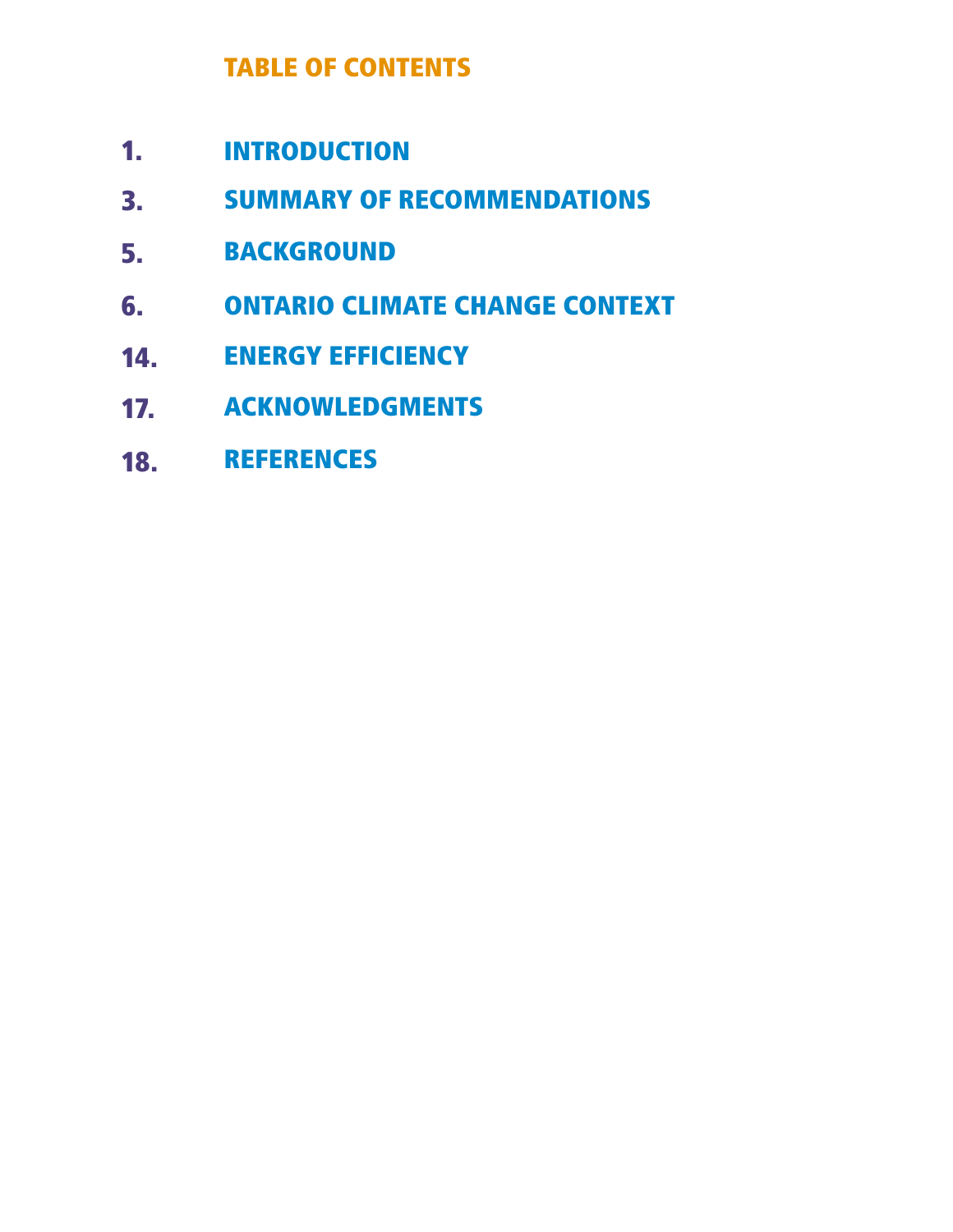# INTRODUCTION

Climate change is a global problem that requires a global solution. In recent years, businesses have emerged as some of the strongest advocates for a national climate and energy legislation that mandates the reductions of greenhouse gas (GHG) emissions.

Climate change is not strictly an environmental issue. Instead, it is multi-faceted, encompassing national security, international diplomacy, and most crucially for business, economic policy. On a fundamental level, businesses stress the need for a coherent national and North American strategy that will serve to strength the economy. The absence of a complete strategy creates uncertainty, which is a hindrance to sustained economic growth and an obstacle to the development of new markets and business opportunities.

The Ontario Chamber of Commerce (OCC) firmly believes that economic growth and prosperity provide the best conditions to address key challenges such as climate change. However, while the global response to climate change can be strengthened by the right trade policies, the wrong ones can also weaken it.

Nowadays, Ontario finds itself in a critical stage in the development of a climate change policy on a tripartite level: at a Canadian level, with its provincial and federal counterparts; at a regional level, as one of the key economic clusters of North America's prosperity; and at an international level, as a major destination of foreign investments. The recent global financial crisis has highlighted the need to work efficiently and cooperatively to develop the policy and financial drivers needed to link climate change impacts with economic growth. There is an urgency to act, and while the crisis creates new challenges, it also underscores the importance of seeking cost- effective opportunities for action.

# CLIMATE CHANGE AND ENERGY POLICIES ARE LINKED

There is an increasing consensus in both the scientific and political communities that significant reductions in GHG emissions are necessary to limit the magnitude and extent of climate change.

Recently, there has been increased understanding of the links between energy and climate change. The majority of GHG emissions come from the use of fossil fuel to power the \$60 trillion-world economy. Industrialized countries are responsible for the majority of current and historic emissions, but many developing countries are significantly increasing their shares as their economies expand. This is especially true in some of the large emerging economies, such as China and India that have sustained high economic growth.

Ontario's current energy policy plans are taking place in the context of national and international climate change negotiations. The province actively participates in the international climate negotiation process and it has pledged to reduce its GHG intensity. While there is no appropriate mitigation or adaptation strategy in Canada, in 2008 the provincial government declared it will address these issues through the Climate Change Action Plan. This program contains ambitious targets for reducing GHG emissions through a series of initiatives and programs in the province. The major part in this process would be driven by initiatives such as the Green Energy and Economy Act, an ambitious plan that aims to replace all coal generation in the province with green energy supply by 2014 and to boost the creation of new "green" jobs.

The government recently released its Long-Term Energy Plan. The Plan addresses seven key areas: demand, supply, conservation, transmission, capital investment, electricity prices and Aboriginal communities. Although the Plan mostly reiterates existing government policy, it provides greater detail regarding existing policy or policy initiatives in the area of energy supply and transmissions. The LTEP addresses each of the main components of Ontario's current generation supply mix within a climate change perspective. In particular, it reiterates the Government's commitment to ending the use of coal for electricity generation by 2014. The Plan also reiterates the province's commitment to nuclear power and significant investments in renewable generating facilities and five new priority transmission systems.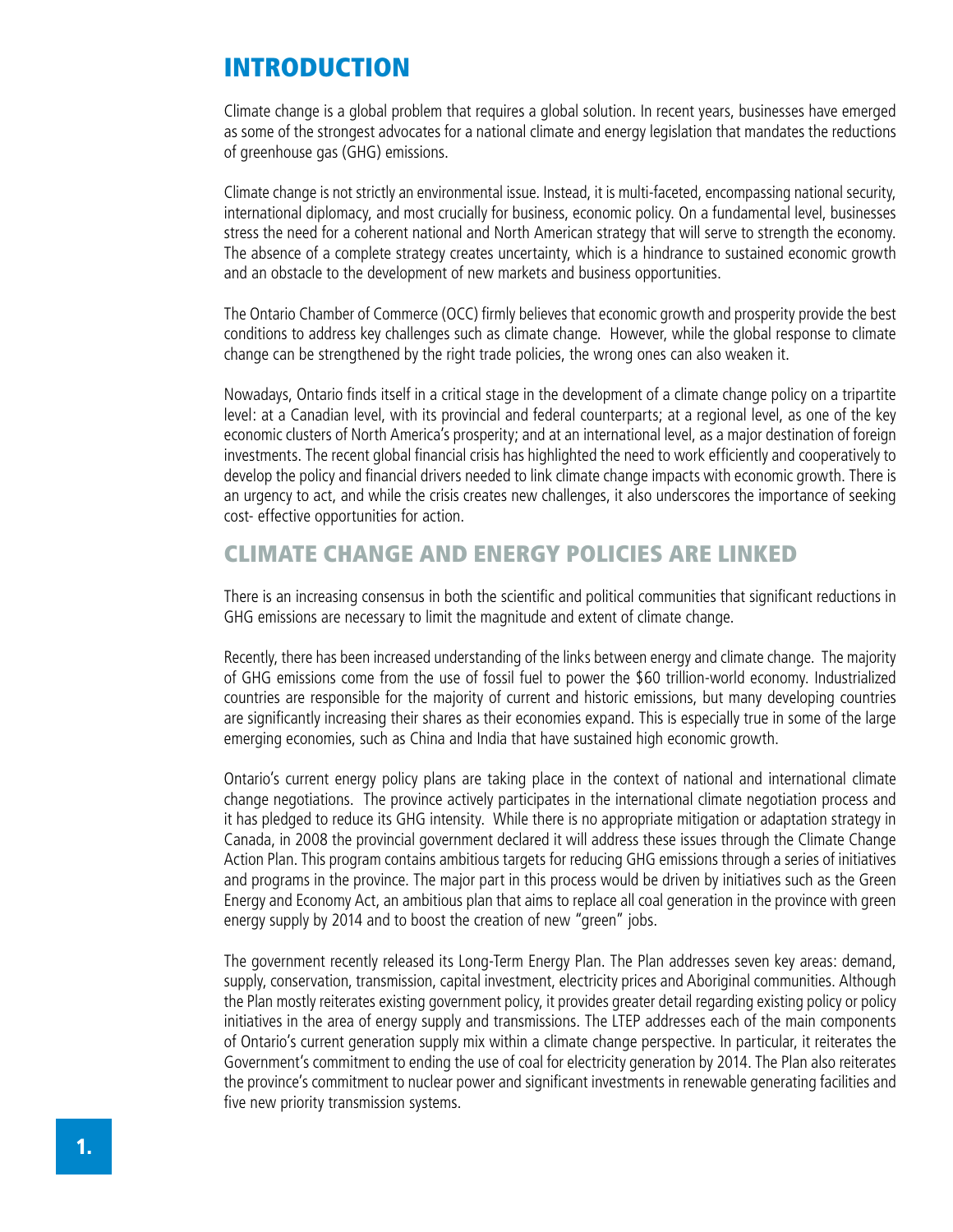In this context, the OCC is concerned by some proposals and strategies contained in the Climate Change Action Plan and in the LTEP to enact unilateral measures and its effects on the business community. The OCC does not believe that such an approach should be pursued without taking into account the effects on the long-term competitiveness of businesses in a provincial, federal and international context. More fundamentally, such measures would potentially undermine the establishment of a rules-based multilateral system that is essential to the rapid dissemination of climate-friendly technologies.

The OCC recognizes that Ontario needs to develop new resources to power its economy with a secure and affordable energy supply. The development of renewable resources is critical to ensure that the province is able to meet both its economic and environmental objectives. However, our business community is concerned about the potential impacts that a 'green energy only' system will have on their operations and business. Issues such as a higher price of electricity, the intermittence of supply and the competitive disadvantage with provinces/ states with less strict adaptation strategies are the core of our businesses' concerns.

In order to continue a trajectory towards full economic recovery and growth, Ontario must be to ensure a sufficient and stable supply of power. Energy, in all its forms, underpins both past and future growth. Ontario needs to address its energy challenges, which cross all sectors and impact all citizens. Electricity – both in terms of quality and access – is a key challenge. The quality and reliability of electricity supply would be the driver to boost economic growth. However, issues such as brown-outs, frequency variation, peak demand deficit and voltage fluctuation would impact industrial, commercial and residential consumers. Addressing these challenges will be critical for Ontario to address its growth targets.

This report will discuss needs and recommendations in three key areas (3Es):

- 1. Endorsing a National Climate Change strategy
- 2. Ensuring Energy Security
- 3. Exploring new opportunities for energy efficiency and economic development

The reports makes six recommendations that recognize the importance of energy planning as a concrete and measurable way to tackle Climate Change and bring economic prosperity in the province.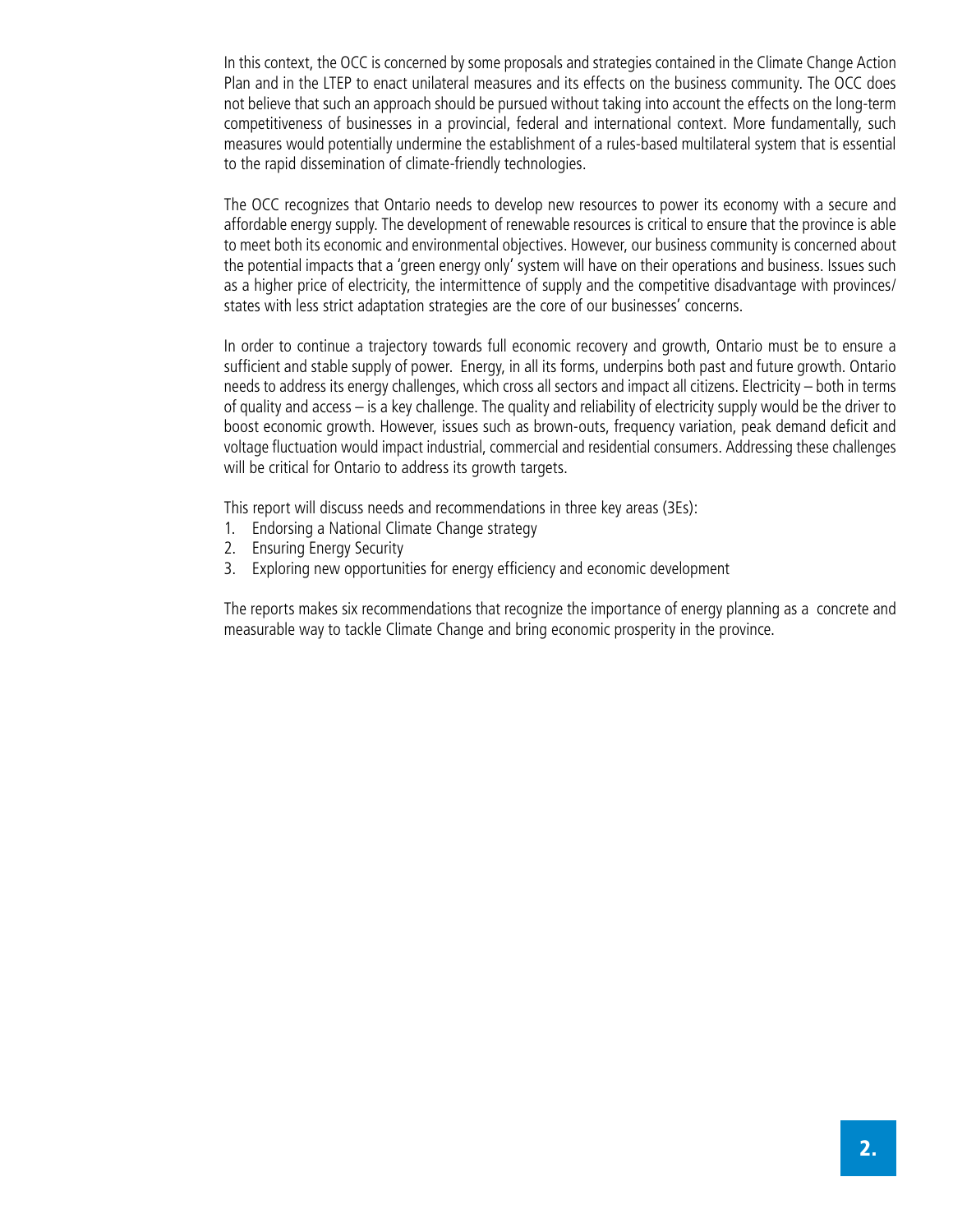# SUMMARY OF RECOMMENDATIONS

The reports makes six recommendations that recognize the importance of energy planning as a concrete and measurable way to tackle Climate Change and bring economic prosperity in the province.:

|                           | To pursue a harmonized and non-discriminatory approach for GHG reduction standards in<br>parallel with the Federal government and the United States                                                                                                 |
|---------------------------|-----------------------------------------------------------------------------------------------------------------------------------------------------------------------------------------------------------------------------------------------------|
| $\mathbf{Z}_{\mathbf{I}}$ | To include Clean Air issues within a provincial Climate Change Action plan                                                                                                                                                                          |
| 3                         | The establishment of a diverse energy supply mix at sustainable prices                                                                                                                                                                              |
|                           | <b>Engage the Federal Government for the creation of a National Nuclear Strategy</b>                                                                                                                                                                |
| 5,                        | Province should continue to promote bioenergy development in the energy mix and engage<br>business experts across sectors to better understand economic, technological, energy, land<br>use, water use, environmental, labour and market realities. |
| 6                         | Demand management (EDM) strategies and the strategic investment in more efficient options<br>for transmission and distribution.                                                                                                                     |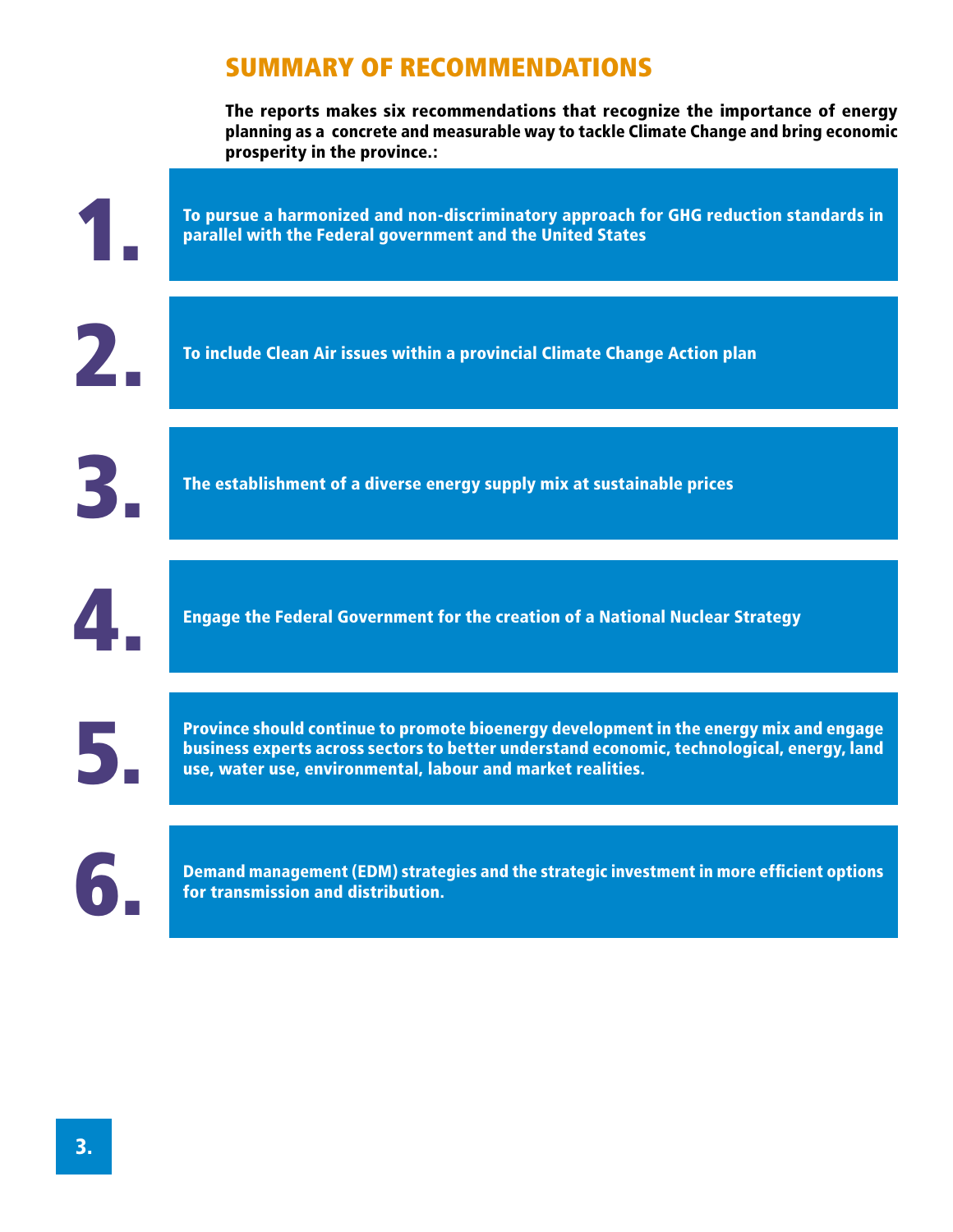# A. PROVIDING REGULATORY CERTAINTY IN TERMS OF CLIMATE CHANGE MITIGATION ACTIONS WITH FEDERAL GOVERNMENT

Our members understand that some form of climate change policy is inevitable, but they do not know exactly what it will look like or what will be required of them. Today, when business look at areas such as GHG requirements or air emissions standards, they see an uneasy mix of evolving municipal, provincial, national and regional programs and regulations. It is unclear how these policy initiatives will unfold and interact with one another. This creates uncertainty, which hobbles business planning, especially for industries, such as electric utilities, that build and operate long-lived, capital-intensive assets. The OCC believes that the provincial government's priorities to alleviate such uncertainty and to allow more intelligent business planning should be to pursue a harmonized and non-discriminatory approach for GHG reduction standards in parallel with the Federal government and the United Stated and to include Clean Air issues within a provincial Climate Change Action plan.

# B. PROMOTING GHG REDUCTION STRATEGIES BY COMBINING ENERGY SECURITY AND ECONOMIC GROWTH

The pursuit of GHG emission reductions should not, therefore, occur in isolation from efforts to address energy security and, mostly, economic growth. Meeting energy security challenges through greater energy efficiency and conservation, diversification of supply, and application of advanced technologies can indeed complement efforts to reduce GHG emissions. The OCC believes that a common energy strategy for climate change should take into account the establishment of a diverse energy supply mix at sustainable prices.

With the elimination of coal generation in the province by 2014, the OCC believes that the expansion of low emissions nuclear power capacity is the key issue for the reliability of our supply. In the last Long Term Energy Plan, the provincial government showed its commitment in expanding the current nuclear power capacity. However, in order to bring benefits in terms of emissions reductions, reliability of supply and creation of new jobs, Ontario should also engage the Federal Government for the creation of a National Nuclear Strategy.

A diverse, reliable and emissions-free supply mix might also focus on the development of bioenergy. Biofuels, in the form of biogas or ethanol, have the capability to be used in several sectors, such as transportation or heating. Recently, the development of first-generation biofuels has caused concerns on their impact on agricultural commodity prices and land use. The OCC believes that a bioenergy plan in Ontario should include a sustainability strategy in order to provide a low emission source of energy in the transportation and service sectors and economic development of the agricultural sector. Therefore, the province should continue to promote bioenergy development in the energy mix and engage business experts across sectors to better understand economic, technological, energy, land use, water use, environmental, labour and market realities.

## C. EXPLORING NEW OPPORTUNITIES FOR ENERGY EFFICIENCY

In its Fifth Assessment Report (2009), the International Panel of Climate Change showed that energy conservation and efficiency play the second largest role in attaining climate stabilization targets up to 2030. As the time frame increases to 2100 and emission reduction targets get more ambitious, the importance of energy efficiency still remains very important. Energy efficiency technologies can be found through the system, from transmission and distribution systems to end-use consumers, and involve everything that allow us to do more with less energy. Aside from reducing CO2 emissions, energy efficiency also reduces the overall spending for businesses. In Ontario there are two areas where efficiency would bring considerable results in the short term: the promotion of energy demand management (EDM) strategies and the strategic investment in more efficient options for transmission and distribution.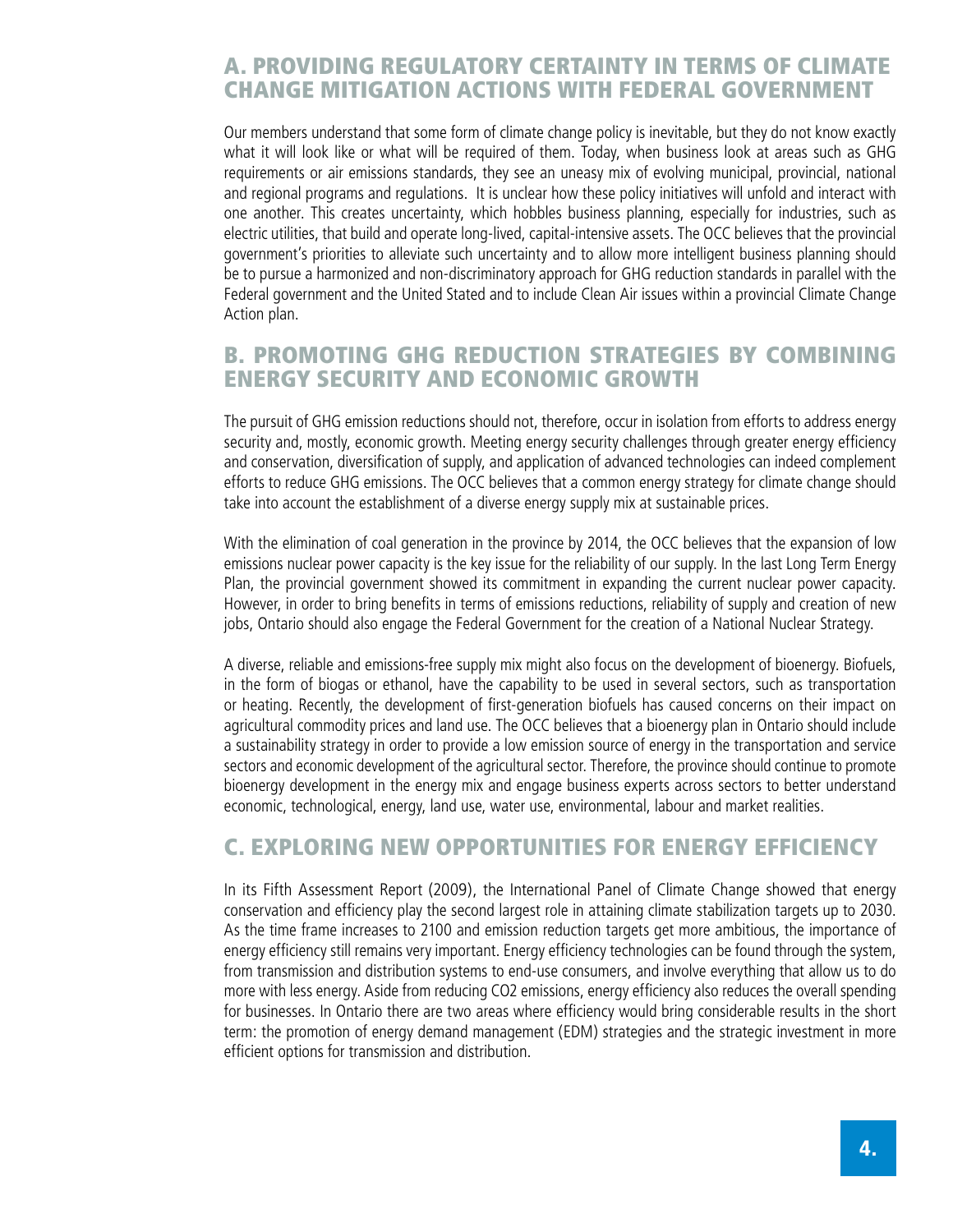# BACKGROUND

Climate change is a significant global environmental issue. Increasing global greenhouse gas (GHG) emissions are largely, but not exclusively, related to the production and use of fossil fuels. Carbon dioxide (CO2) emitted from the burning of fossil fuels accounts for roughly 55 percent to 60 percent of global GHG emissions.

Therefore, climate change should be addressed as part of an integrated agenda that enhances energy security, maintains economic prosperity, reduces pollution, and mitigates GHG emissions. In the climate change debate, energy is viewed as the problem. In reality, affordable energy provides a solution to climate change because it sustains the economic growth necessary to drive technology change and environmental protection. History has shown that poor economies do not have the resources to make the environment a priority as do countries with more vibrant economies. A smart energy policy can capitalize on this dynamic, providing clean energy to power economic growth and poverty eradication across the globe.

Achieving energy security goals through greater efficiency and a highly competitive marketplace of energy options can effectively contribute to the reduction of GHG emissions. Encouraging greater energy conservation and efficient use of all forms of energy (including fossil fuels) and diversifying energy supplies (through greater use of nuclear, wind, and solar power; biofuels; flex-fuel and plug-in hybrid vehicles; clean coal; smart grid; and other technologies) make sense from both an energy security and an environmental perspective.

Nevertheless, one cannot ignore the challenges that do exist between energy security and climate change policies. Converting from coal to other forms of 'clean energies' such as natural gas or renewables, for example, can lead to GHG reductions, but it is appropriate to assess the cost impact on families and business, and the overall economy.

Balancing these and other global issues in Ontario cannot take place without first examining the situation from a federal and international perspective. In Ontario, the Climate Change Action Plan sets an ambitious target for GHG emissions in the long term, but the absence of a common federal – provincial framework represents a clear obstacle for business productivity. Rather than compound the present ambiguity, we need to increase the regulatory certainty businesses are seeking.

Furthermore, provincial policies in the field of climate change need to be reconciled with the federal position. Federal policy should not be driven by any province or group of provinces. The federal government should make it clear that any GHG reduction strategy in the country will follow the same path and guidelines in all the provinces. Issues of global impact, such as climate change, need to be debated and resolved in a comprehensive dialogue that can produce a clear assessment of the costs and benefits of any proposal.

This report continues the efforts of the Ontario Chamber of Commerce (OCC) to provide government and stakeholders with relevant information about environment and energy policy that can be transformed as a winwin strategy not only for the economy but also for the broader public interest and well being of the province.

The OCC has developed a set of principles for the province to consider. The three areas are based on the principle of a tripartite synergy between climate change policy, energy planning and business productivity. Our members believe that fostering alignment and mutual compatibility between climate change and business strategies will enable the government to reap beneficial effects of trade for both economic development and environmental protection. Indeed, economic growth generates the resources needed for the province to address climate change risks as well as opportunities to develop and invest in cleaner and more efficient technologies.

However, to be successful, Ontario's businesses need the support of a reliable and secure energy system at affordable prices and a regulatory certainty for the competitiveness of our economy.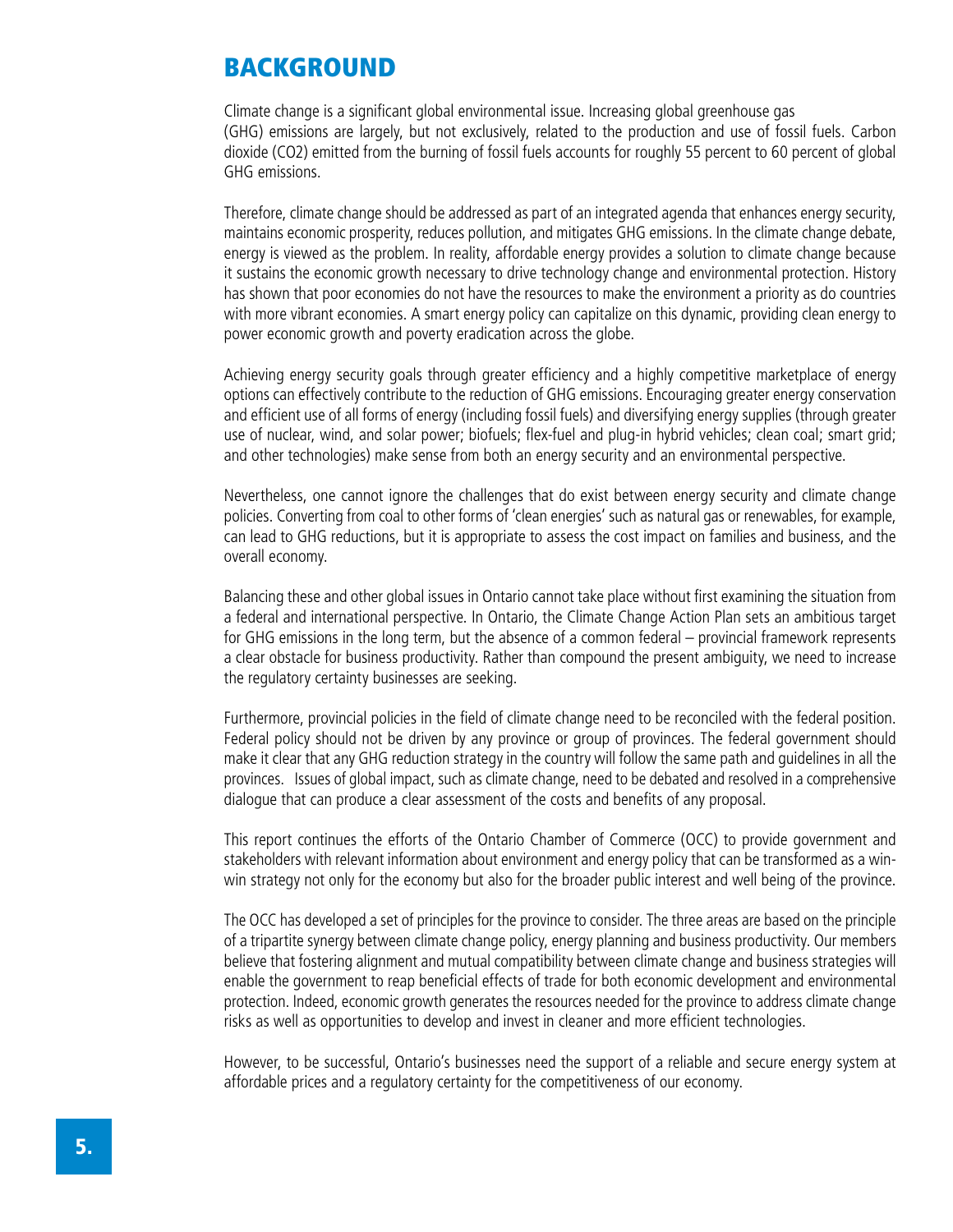### **Cap and Trade vs Carbon Neutral Tax**

The WCI released in July 2010 a comprehensive strategy designed to reduce GHG emissions, stimulate development of clean-energy technologies, create green jobs, increase energy security and independence, and protect public health. The objective of the WCI plan is to reduce regional GHG emissions to 15 percent below 2005 levels by 2020. The regional goal will be reached by:

- 1. Creating a market-based system that caps GHG emissions and uses tradable permits
- 2. Encouraging GHG emission reductions in industries not covered by the emissions cap
- 3. Advancing policies that expand energy efficiency programs, reduce vehicle emissions

The OCC members believe that before starting any commitment on the cap and trade plan, the provincial government should evaluate other solutions that will produce the best benefits to Ontario's economy. The International Energy Agency, the western countries energy watchdog member of the Organization for the Economic Cooperation and Development, defines the cap and trade system as '..a market-based approach to controlling pollution that allows corporations or national government to trade emissions allowances under an overall cap, or limit, on those emissions'. The government sets a cap on pollution, limiting the amount of carbon dioxide and other harmful output that companies, or other groups, are allowed to release. The government then issues credits that allow companies to pollute a certain amount, as long as the aggregate pollution equals less than the set cap. Since some companies can reduce pollution more inexpensively than other industries, they may engage in trading some extra credits. Companies that can more efficiently reduce pollution sell credits to companies that cannot easily reduce their emissions. Aside from the value and clarity of the 'cap' that WCI members agree to use, OCC members fear that if businesses and corporations are financially penalized for their emissions, the cost will be transferred to the consumers. It is recommended that the provincial government look at other practices that have been successfully implemented in other jurisdictions. One example is to look at revenue neutral carbon tax as implemented in British Columbia. This is a tax on the carbon dioxide emissions from burning fossil fuels. Revenueneutral means that little if any of the tax revenue rose by taxing carbon emissions would be retained by government. The vast majority of the revenues would be returned to the public. hidden tax as dollars flow to market participants, lawyers and consultants.

# ONTARIO CLIMATE CHANGE CONTEXT

## A. PROVIDING REGULATORY CERTAINTY IN TERMS OF CLIMATE CHANGE MITIGATION ACTIONS WITH FEDERAL GOVERNMENT

The performances of industry and the competitiveness of our labour force have played a crucial role in the past 60 years in raising living standards, creating employment, and widening consumer choices in Ontario. They have also been indispensable in helping diminish the ever-present forces of protectionism. The provincial government should focus on ways to secure the mutual benefits of a strengthened rulesbased multilateral trading system and a new long-term global framework for combating climate change. Climate change is a global issue that requires a harmonized strategy. Our members recognize the importance of a long-term strategy to fight global warming. However, the provincial government should not be side-tracked by measures that would undermine interprovincial cooperation and Ontario's competitiveness.

In the past, basic policy questions were raised to address energy planning within the context of climate change. Questions include how to ensure continued technological progress, overcome implementation barriers and accelerate the shift towards cleaner and greener forms of energy. There are many good political, economic and social reasons for stimulating a more rapid development of renewable energy. However, such stimulus, if not supported by efficient economic development strategies, could bring market disruption with negative consequences on business productivity. OCC members believe that Ontario should address these challenges in other ways. Ontario should lead the efforts to contribute a unique long-term strategy with the provinces and the federal government and to boost the development of its economy. In short, Ontario needs an energy strategy that could support a climate change-economic development synergy.

Ontario is Canada's second-largest emitter of GHG emissions. In June 2007, the Ontario government launched Ontario's Climate Change Action Plan. The plan established provincewide emission reduction targets and outlined policies and programmes to promote greater use of clean and renewable energy sources. The plan included a wide range of measures to reduce the carbon footprint of the Ontario government and the province's industrial, commercial, transportation, municipal and residential sectors. Reaching beyond Canada's international obligation, the Ontario government has set itself ambitious GHG emission reduction targets: 6 percent reduction (based on 1990 levels) by 2014, 15

percent by 2020 and 80 percent by 2050. To achieve these targets, the provincial government has been pursuing a range of measures to decarbonise its economy. One course of action has been to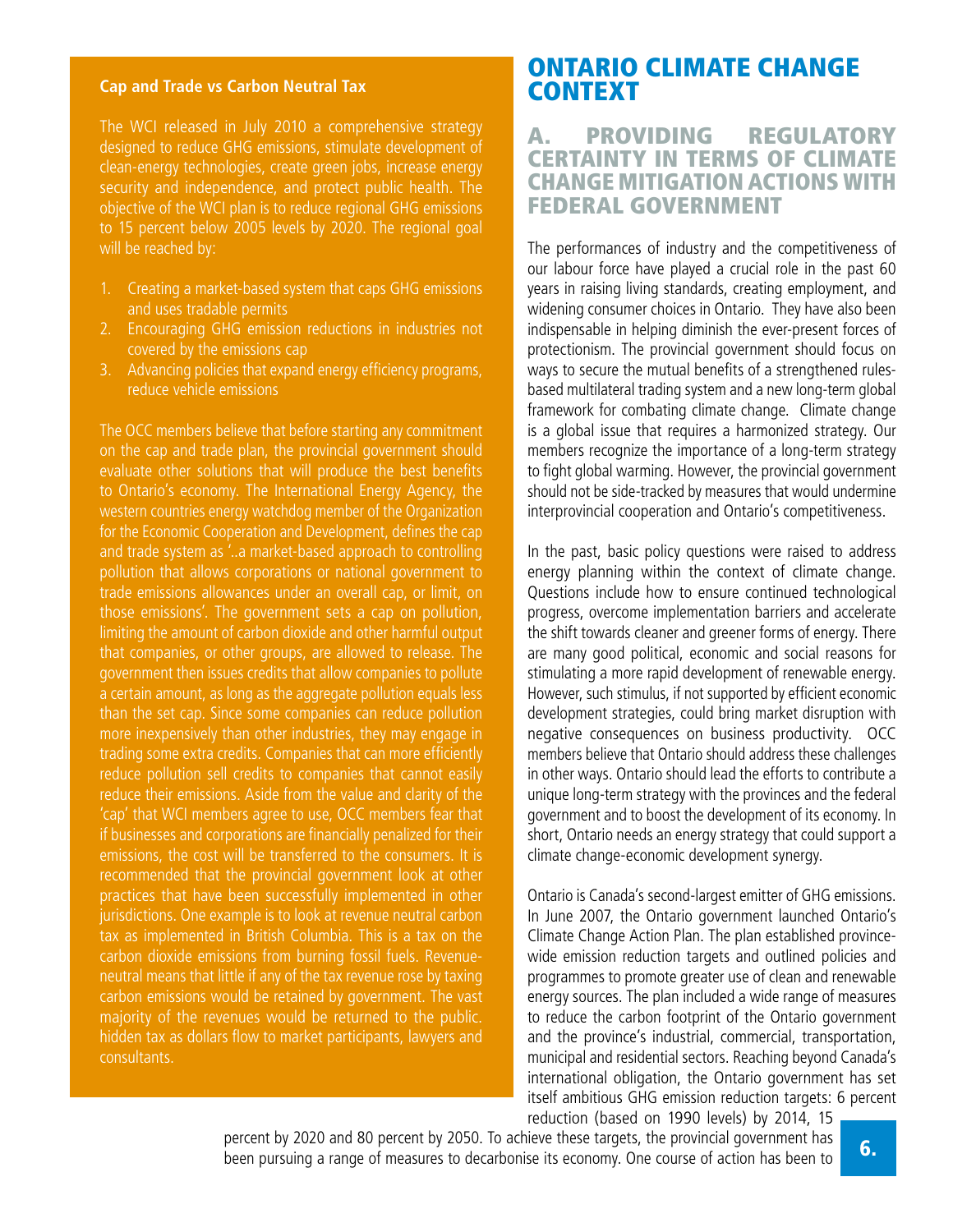The advantages of a revenue neutral carbon tax compared with the the cap and trade regime are the following:

- 1. Carbon taxes will lend predictability to energy prices, whereas a cap and trade system will aggravate the price volatility that discourages investment in less carbon intensive electricity generation, carbon-reducing efficiency and carbon-replacing renewable energy.
- 2. Carbon taxes can be implemented much sooner than complex cap and trade systems.
- 3. Carbon taxes are transparent and easily understandable, making them more likely to elicit the necessary public support than an opaque and difficult system such as cap and trade.
- 4. Carbon tax revenues would most likely be returned to the public through dividends or progressive tax-shifting, while the costs of cap-and-trade systems are likely to become a hidden tax as dollars flow to market participants, lawyers and consultants.

reduce emissions from the power sector, in particular through the elimination of coal generation by 2014 with the replacement of renewables. 2009's Green Energy Act is certainly the most innovative measure in this context.

In January 2010, the federal government announced a new set of GHG emission targets. This new framework introduced a revised target: to achieve a 20% GHG emissions reduction below 2006 levels by 2020 (equivalent to 3 percent below 1990 levels in Kyoto terms or approximately 574 Mt CO2-eq) and a 60 percent to 70 percent reduction by 2050. More important, these standards do not align with the recent development of Ontario and Canada's major trading partners, the United States.

Ontario remains in a difficult position, despite developing one of the most ambitious initiatives in North America; indeed, its economy is inexorably linked to that of its most immediate neighbour to the south. In absence of an agreed global solution, any emission-related measure taken by the provincial government that is unmatched by parallel measures at the federal level and with the United States, stand to disadvantage Ontario's economy. The lack of a coordinated approach sends confusing

and negative signals to Ontario's key industrial partners. On this basis, OCC members strongly encourage the federal government to develop a national climate change strategy and to promote a dialogue with the United States for a harmonized North American strategy. The provincial government should build on this momentum and seek further opportunities for engagement and climate change coordination while continuing to develop its own initiatives within a national and, ideally, continental context.

Businesses make investment decisions based on expectations about the future. Assumptions about economic growth, consumer preferences, trade patterns, and labour and material costs are all considered as executives plan their strategies to design, build, and ultimately market new products and services. Assumptions about government policy are also critical. In the case of carbon heavy, capital intensive industries that build and operate long lived assets, assumptions about the nature and shape of future climate policy can be the determinative factor in deciding what type of plant to build. But without a harmonized and clear, climate policy framework in place, companies today face a real dilemma. Our businesses share the general consensus that climate change regulations are coming, but significant uncertainty remains regarding the precise form and timing of the rules. This uncertainty has a crippling effect on business planning and investment.

In short, regulatory uncertainty at the national level delays investments and stymies growth. While electric utilities provide a stark example of this effect, they are not alone. Ontario automakers have also suffered from the absence of a clear national climate and energy policy. In this industry, it can take up to seven years to bring a product to the market, and the technology development process can take up to a dozen years. This means that auto engineers are currently designing vehicles for the 2017 market at the earliest, a market that will undoubtedly look very different than today's. As a result, automakers are calling for a longer term regulatory framework to help guide their investment decisions over the next few decades. A national framework would help automakers more intelligently assess the relative costs and benefits of various lowcarbon options including electrification, lightweighting, biofuels and hydrogen fueling, and lower the probability of making expensive bets on the wrong technology.

Still, some companies continue to believe it is in their best interests to try and beat back climate change rules for as long as possible. Permanent abandonment of GHG regulation provides its own sense of certainty, or so the thinking goes. The evidence is clear that different standards provincially and federally will continue to address climate change, but in ways that may be less consistent, more costly for Ontario's business and potentially less effective. Our members are concerned that conflicting provincial/federal standards could drive up costs and complexity for businesses that operate throughout the country.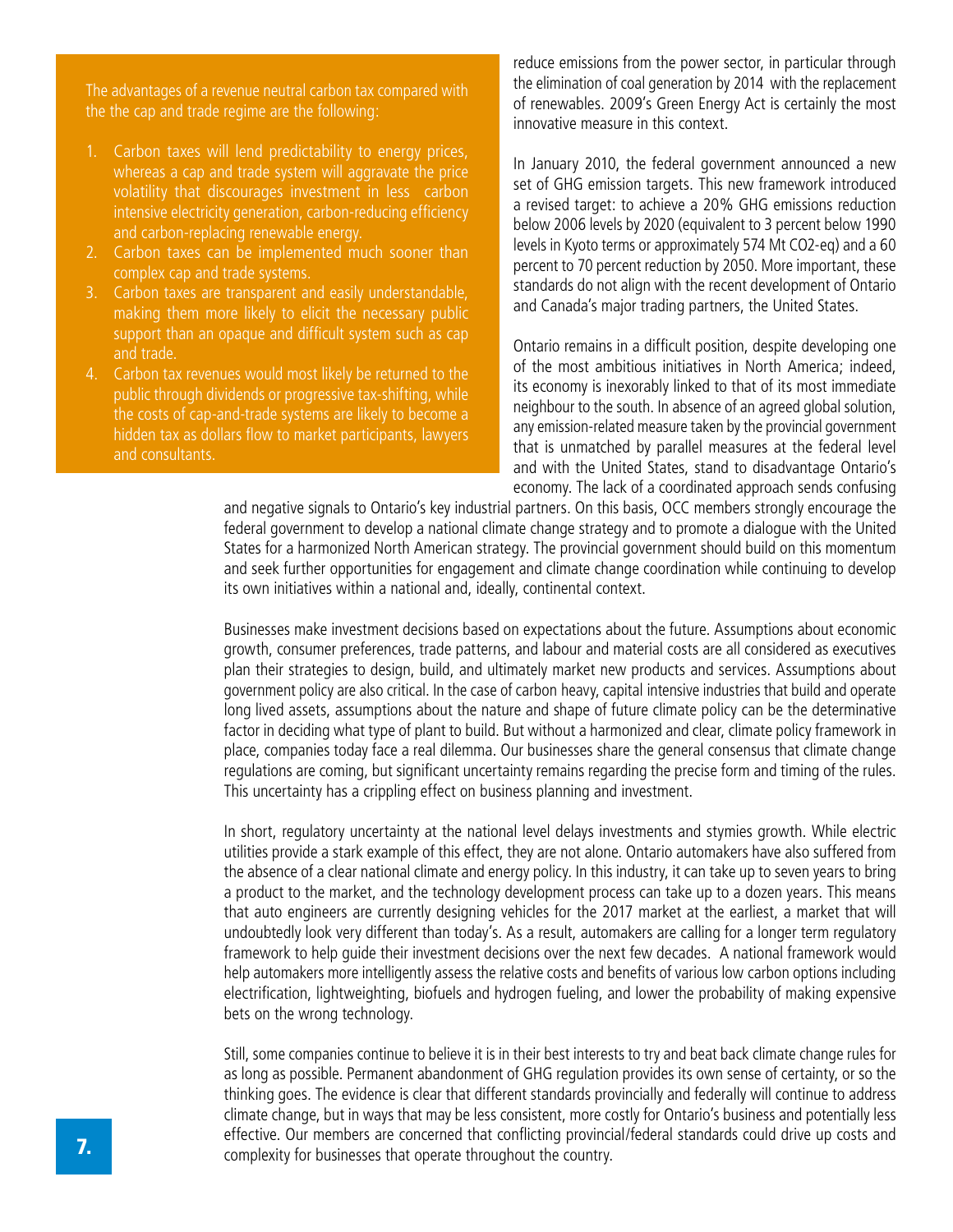Other jurisdictions, such as the European Union, have successfully adapted a unique long-term strategy for Climate Change with considerable success. Since 2005, many European businesses, in particular the power sector and energy-intensive industries – have seen their GHG emissions regulated by the European Union Emissions Trading System (EU ETS) and a range of supporting policies and initiatives. Together, these provide a useful comparative model for Canada and its dialogue with the United States. The EU ETS has been deployed without evidence of significant adverse impact on sectors or companies.

OCC members applaud Ontario's effort in working with other Canadian provinces and US states within the framework of the Western Climate Initiative (WCI). However, OCC members are concerned about the commitment of the parties within these initiatives and the measures to be taken for developing a broader cap-and-trade system. First, there is a growing confusion on the structure per se of the initiative. The WCI has no official headquarters and it is unclear how decisions are taken and where the accountability of the policy making process lies. Second, there is a growing concern on Ontario's plan to introduce a cap and trade system under the WCI, in regards to the criteria chosen by WCI members. For several years, California has been one of the major proponents of the WCI's cap and trade plan. However, the provincial government should recognize the differences in the economies and the structure of the industries of the other WCI parties and their impact on a federal climate change action.

The International Energy Agency (IEA) praised provincial initiatives in its last review of Canada's energy policy released in 2010. However, 'while this may bring very welcome benefits in the short term, (provinces should) ensure that the goals and the objectives of each (province) are consistent with the long-term intentions of the federal government and any emerging international arrangements that Canada may be party to'. Furthermore, 'It also remains unclear how national targets are to be co-ordinated, divided and enforced among provinces and territories (including the role, if any, of a cap-and-trade system, renewable energy standards and low-carbon fuel standards). Recognising the strong powers of the provincial governments in determining their own energy and environmental policies, the federal government should provide leadership and facilitate a multilateral dialogue between provinces and territories to enable a harmonised and co-ordinated Canadian system. That system should be one that provides clear marketbased signals and maintains Canada's competitive advantage…'. Given the government's agenda, any actions or commitment towards GHG mitigation measures should be pursued on a national level, with the involvement of Ontario's largest trading partner, the United States.

## **Recommendation 1: Pursue a harmonized and non-discriminatory approach for GHG reduction standards in parallel with the Federal Government and the United States.**

Issues of clean air requirements should also benefit from a harmonized framework within a climate change strategy. Air quality issues are directly linked to the evolving situation on climate change. Recent research confirmed that global climate change would likely trigger increases in smog and health problems in the atmosphere. Just as climate change exacerbates air pollution, air pollution also exacerbates climate change. Indeed, incomplete combustion of fossil fuels, biofuels, and biomass produces black carbon, also called soot or particulate matters.

Air quality issues have a long history of regulation in North America. Particulate matter was an air contaminant originally regulated in Canada as "criteria pollutants," some 30 years ago. Although these air pollutants have been historically regulated, and air quality improvements are evident, they continue to be important indicators of air quality. This importance reflects an evolving understanding of their impact on health, particularly as new scientific techniques and epidemiological methods identify more precise cause-and-effect relationships between exposure and wide-ranging health outcomes. Ongoing scientific research has confirmed that even at comparatively low concentrations, these air contaminants are associated with morbidity and mortality responses in the general population. In addition, the pollution concentration estimates associated with these effects are at levels that most Ontarians frequently encounter. Thus there is a compelling public health commitment to manage and reduce exposures to these pollutants.

Due to its linkage with climate change, air quality issues need be centrally administered for the economic productivity of businesses. In Ontario, there is an ongoing debate about the effects of air **8.**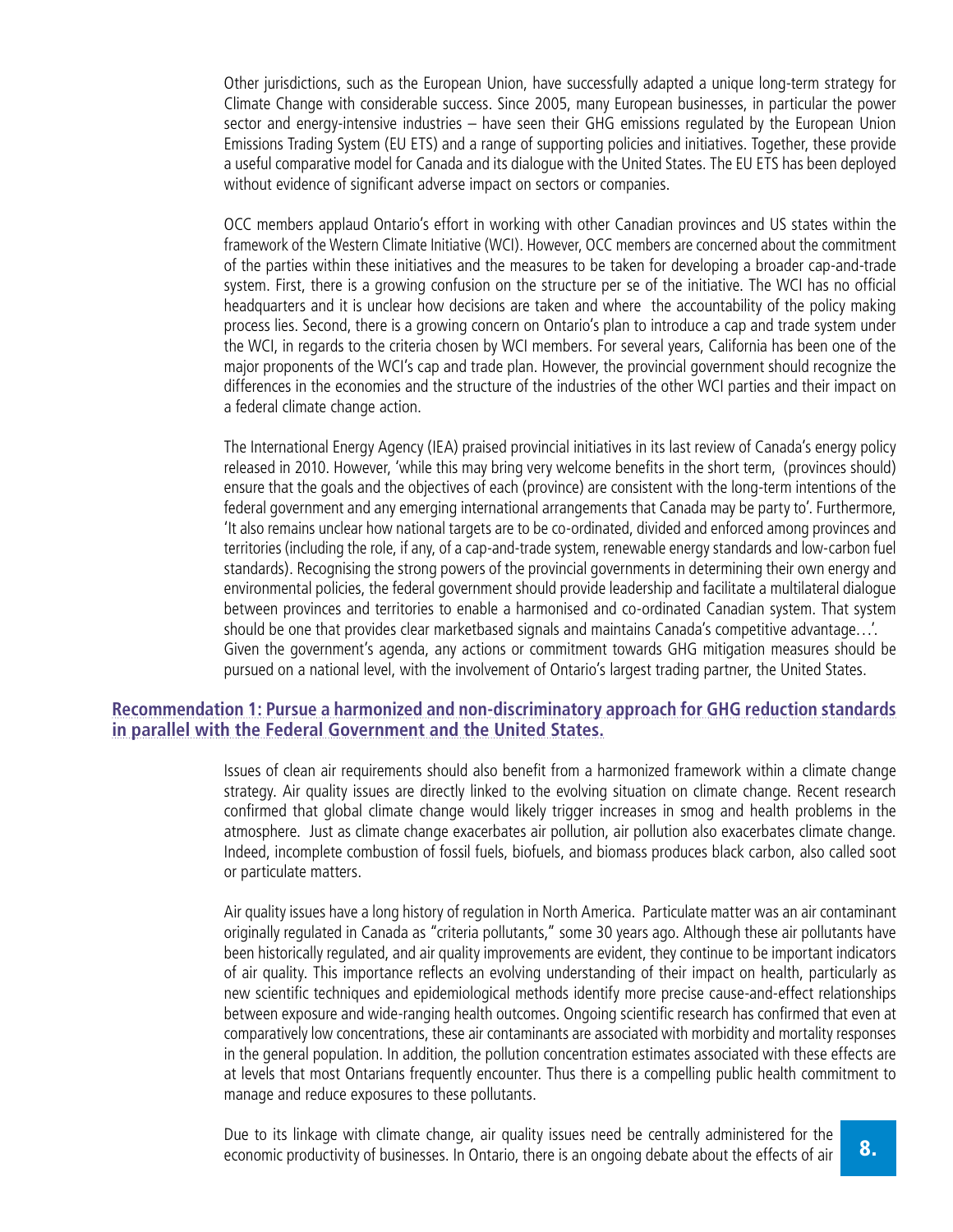#### **Feed in Tariff, Micro Fit and Smart Grid**

The Ontario Power Authority (OPA) is the agency responsible for planning and procuring electricity supply, ensuring the reliability of electricity resources in Ontario, and facilitating the diversification of Ontario's energy supply, among other things. Pursuant to the Green Energy Act, the Ontario Minister of Energy is provided with the ability to direct the OPA to develop a feed-in-tariff (FIT) program designed to procure energy from renewable energy sources. A FIT program is a program for procurement; it includes a procurement process and provides standard program rules, standard contracts and standard pricing for various classes of generation facilities, as differentiated by energy source or fuel type, generator capacity and the manner by which the generation facility is used, deployed, installed or located.

The term of the FIT contract is for a period of 20 years, or in the case of a waterpower project, a period of 40 years. The FIT program establishes long-term pricing for electricity delivered from projects. The pricing is based on the renewable fuel, the contract capacity and, in certain cases, the category of applicant or other project characteristics. The pricing is intended to cover development costs, plus a reasonable rate of return, for projects meeting certain assumptions relating to cost and efficiency. The pricing, in Canadian dollars, is dependent on the renewable fuel in question and the size of the project.

The program includes a stream called microFIT which is designed to encourage homeowners, businesses and others to generate renewable energy with projects of 10 kilowatts (kW) or less. MicroFIT is designed to make it simpler and faster to get smallscale renewable projects installed and producing power. The FIT program is designed for larger projects greater than 10 kW. As a strategy to promote green energy investment, the weatk spots of FTIs or Microfit have to be located out of the FIT framework itself.

quality regulations on business costs and business locations decisions. The OCC is concerned about how air quality, and specifically particulate matter, is administered. In the current approach, Canada's provincial environment ministers, under the auspices of the Canadian Council of Ministers of Environment, establish national standards, guidelines and criteria for the protection of the environment and human health. Provincial governments can adopt Canada Wide Standards (CWS) as benchmarks for their own provincial standards that take into account their own priorities and circumstances.

Businesses across the province expressed the view that fragmented environmental regulations affect the cost of production of goods and services to the point of significantly reducing Ontario's competitiveness. The regulation of air quality in Ontario falls under the responsibility of different ministries, with distinct objectives and strategies. Although the Minister of Environment is currently investigating the responsibility to administrate fine particulate matter on a provincial level, the government should undertake more studies to see how clean air solutions could be translated into climate protection.

In the context of a greener future, it is also important to highlight that clean air solutions alone do not necessarily translate to climate protection. For example, smog-creating air pollution decreased substantially in the US following the Clean Air Act of 1970. By contrast, CO2 emissions rose during the same period because air quality tactics such as "tailpipe" controls and smokestack scrubbers have little or no impact on carbon dioxide. Furthermore, some clean air technologies actually increase CO2 by lowering plant efficiency, thus requiring more energy to be used. Some alternative fuels that are good for air quality either have no effect or increase GHG emissions. Congestion management measures like signal synchronization often reduce emissions only temporarily. Emissions may actually increase in the long run because short-term traffic relief encourages people to drive more. Although strategies that cut standard air pollution often miss GHG emissions, strategies that reduce GHG emissions almost always improve air quality as well.

## **Recommendation 2: Include Clean Air issues within a provincial Climate Change Action Plan.**

# B. PROMOTING GHG REDUCTION STRATEGIES BY COMBINING ENERGY SECURITY AND ECONOMIC GROWTH

The Action Plan on Climate Change also assigns the 2014 and 2020 GHG reduction targets to different sectors of the economy, the most significant of which will be the phasing-out of coal-fired generation.

Climate change and energy are two key issues that play a significant role in shaping the future of economic development. Although they produce distinct challenges, climate change, energy security and economic development are inextricably linked. Huge volumes of fossil fuel in the form of gasoline, oil, coal and natural gas are currently used to sustain Ontario's business activities. However, these fossil fuels are the main contributors of carbon dioxide in the atmosphere. These, with other emissions generated by human activities and transportation, accentuate the natural greenhouse effect in the atmosphere.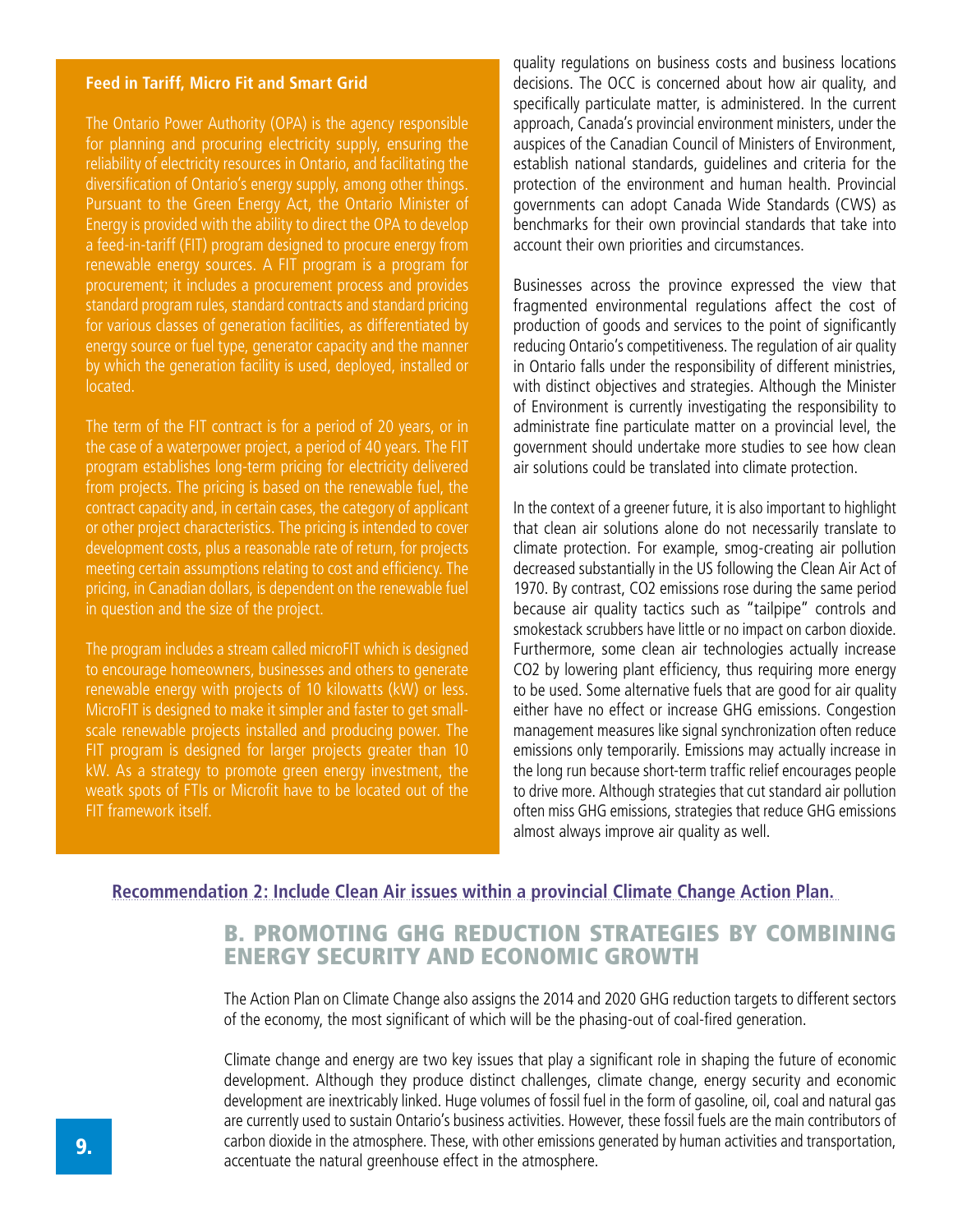The OCC recognizes that off-grid renewable energy is a practical, cost-effective alternative to an expansion of grid systems in remote areas of the province. However, the pursuit of a green energy strategy should not, occur in isolation from efforts to address energy security and, economic growth.

Coal-fired electricity is one of the province's most significant sources of GHG emissions. Ontario will cease to burn coal at the four remaining coal-fired generating stations by the end of 2014. Coal replacement represents a reduction in GHG emissions of up to 30 Mt CO2-eq, the single largest GHG reduction initiative in North America. Furthermore, Ontario is the first jurisdiction in North America to eliminate coal-fired power.

To better understand Ontario's GHG targets outlined in the Climate Change Action Plan, one needs to compare the plan with the current federal strategy. In early 2010, Canada announced its 2020 emissions reduction target under the Copenhagen Accord. Canada's 2020 target is an economy-wide 17 percent emissions reduction below 2005 levels.

In addition to reducing emissions, Ontario's Climate Change Action Plan relies on the establishment of a greener, more sustainable economy. Indeed, the government's approach focuses on the development and adoption of green technologies with the creation of a green economy infrastructure and finding alternatives to traditional energy supply, such as increased conservation, nuclear capacity and renewable energy.

The successful development and adoption of green technologies depends on the creation of a green economy infrastructure and finding alternatives to our traditional energy supply – such as increased conservation and renewable energy, which are being driven by the Green Energy Act (GEA).

Modelled on Germany's Energy Renewable Act, the GEA has created an environment in which renewable energy sources may become profitable and less risky to develop through the creation of a "Feed-in Tariff"and 'micro-fit' system. Building on the former Renewable Energy Standard Offer Program (RESOP), the GEA guarantees producers a predetermined rate for all electricity generated. In addition, the GEA establishes the "right to connect," which ensures access to the grid at all times and for all renewable energy produced in the province.

A further initiative that has been implemented to facilitate the augmentation of renewable energy in the province is the net metering system, which allows Ontario residents to produce their own electricity and send it to their local utility. The local utility company either credits or debits the customer, depending on the amount of electricity produced versus the amount consumed.

There are growing concerns in the business community about the reliability and costs of this new green energy supply. The strength of Ontario's economy had relied on a direct correlation between energy use and prosperity. OCC members feel that the future prosperity of the province will come from ensuring an abundant and affordable supply of energy to families and businesses. Indeed, ensuring a diversity of supply in the grid will:

- Start Competition
- Stimulate innovation
- Preserve energy

Ensuring a diversity of supply will also help business invest in new technologies that will help meet their needs in a more sustainable manner. Ontario has a well-diversified portfolio of energy resources and these include fossil fuels such as coal, natural gas, nuclear power and renewables such as bioenergy, solar and wind. Each of these energy resources presents opportunities and constraints, which may be different depending on local circumstances.

Companies doing business in global markets will seek to minimize energy costs and therefore improve their competitiveness as much as possible. Business benefits from choices and diversification from the perspective of efficiency and risk management. The challenge is to support choices and access within the framework of cooperation and competitive markets.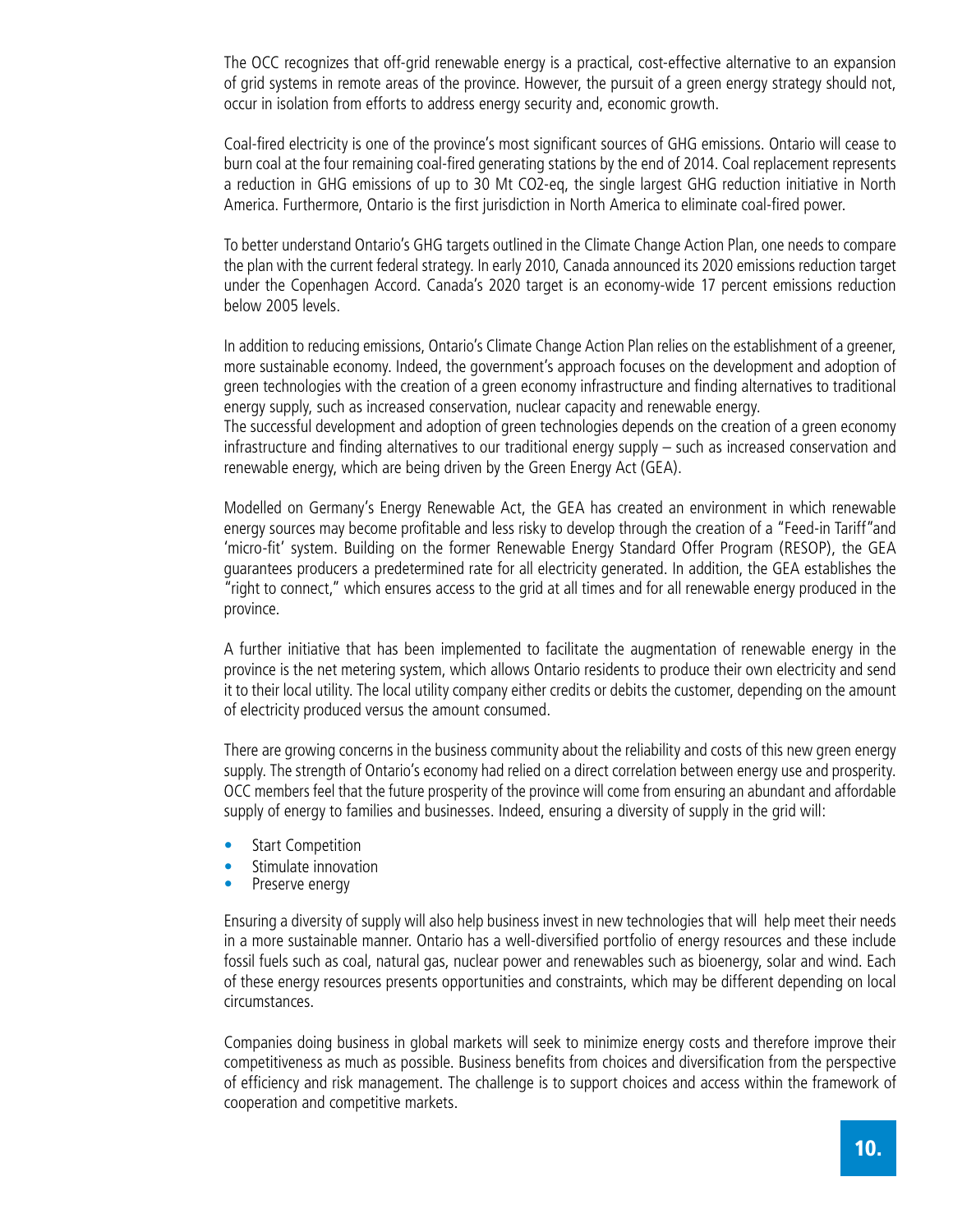The availability of a broader mix of energy supply options can assist companies in performing their daily operations. Addressing these challenges is an integral part of broader business strategy and planning and involves use of energy management systems to deal with risk and uncertainty in short-, medium- and long-term timeframes. Energy diversification helps improve performance, provides options and opportunities to spread risk, keep costs low and seek out competitive advantage.

Due to the number and complexity of sustainability issues, energy-related decisions often involve a series of trade-offs, including a wide range of economic, social and environmental aspects. Tradeoffs can occur across environmental performance and cost, and between long-term risk and short-term needs and requirements. The 2009 European Climate and Energy package, for example, addresses these issues through investment towards climate change targets, by accelerating the diversification of the supply mix and lowering the import dependency on fossil fuels.

When faced with decisions about energy sources and investments, businesses will consider a wide range of inter-related issues. These include technology scale and dispatchability in relation to demand, technology risk, capital and operational costs, rate of return, availability of financing, supply chain considerations, competitive edge and environmental and social impacts. Circumstances where the investment is to take place are a critical factor, as are infrastructure, regulatory frameworks and permitting requirements and investment incentives. International policy requirements across a range of disciplines (trade, environment, investment) also effect these business decisions regarding energy. Another critical element in decision-making is where the technology is along the maturity scale. For technologies in the R&D phase, different policies, incentives or collaboration may be needed than for technologies that are already on the market.

In an Ontario business context energy security means confidence in its ongoing ability to access reliable and affordable energy wherever it operates. Energy security is thus an important consideration, not only for dayto-day operations, but also for long-term investment. In terms of long-term security, many companies face energy mix decisions that impact not only current investments, but also R&D, investment and sourcing of future resources. Strategic choices relating to future energy mix "tracks" can have major implications on longterm competitiveness of the business due to possible future legislative frameworks and fleet strategies, where companies can standardize certain technologies and thus leverage and optimize economies of scale.



# ONTARIO ENERGY MIX, 2008

The Ontario government will phase out coal generation by 2014 and replace it with a green energy supply, like hydro, wind and solar energy. Until 2007, coal provided approximately 20 percent of Ontario's electricity supply, making it the second largest source (after nuclear) of domestic, reliable, and affordable energy.

Recent studies have shown that Spain's 'green job' policy has created a surprisingly low number of jobs. Two thirds of new employment were in construction, fabrication and installation and just one out of 10 has been created at the more permanent level of actual operation and maintenance of the renewable sources of electricity.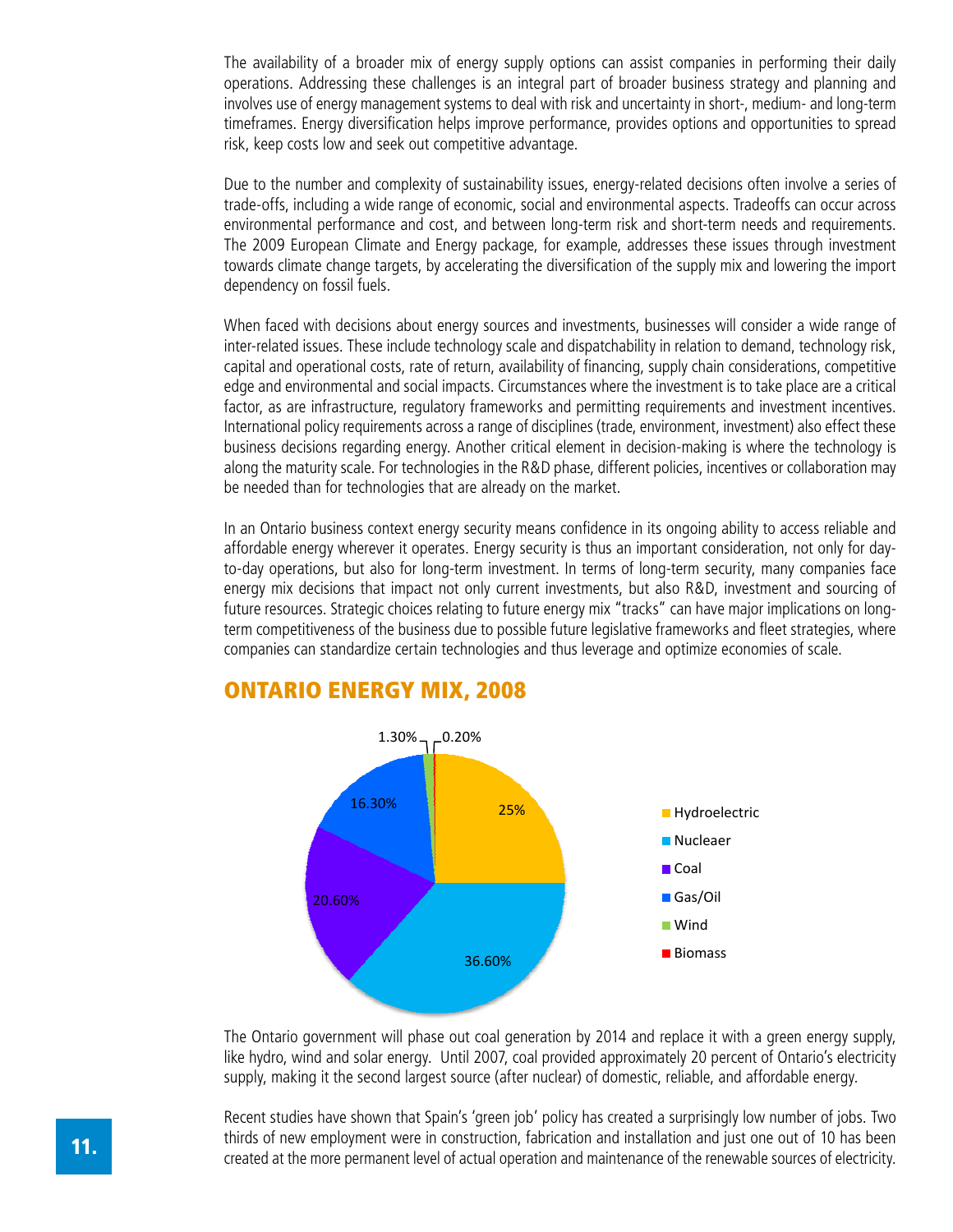Minimum guaranteed prices generate surpluses that are difficult to manage. In Spain's case, minimum electricity prices for renewable-generated electricity, far above market prices, wasted a vast amount of capital that could have been otherwise more economically allocated in other sectors. Arbitrary, state-established price systems inherent in "green energy" schemes leave the subsidized renewable industry hanging by a very weak thread and, it appears, doomed to dramatic adjustments that may result in unemployment, loss of capital, dismantlement of facilities and the perpetuation of inefficient ones.

While Ontario's first priority is to ensure an emission-free supply by 2014, priority should be given to sources that guarantee a continuous and sustainable flow of supply, such as new large hydro and nuclear power plants. The OCC is pleased to acknowledge that nuclear and hydropower are the top two priority projects in the 2010 Long Term Energy Plan (LTEP).

## **Recommendation 3: Invest in the establishment of a diverse energy supply mix at sustainable prices to sustain the economic development of the province.**

Nuclear power is the province's largest emissions-free source of electricity. From a life-cycle perspective including the impacts of uranium mining, uranium enrichment, fuel fabrication, plant construction, and fuel disposal-nuclear power offers a huge emissions advantage over any other large-scale method of baseload power generation and is on par with renewable sources. Nuclear power currently supplies almost half of Ontario's electricity supply. Ontario's 16 operating nuclear power reactors are also the cheapest source of baseload electricity on a per-kilowatt-hour basis because operational and fuel costs are comparatively low. Ontario's existing reactors have to be decommissioned or refurbished by 2020 which has been cause of concern in terms of reliability of supply.

The issue lies not only in the urgency for renewing Ontario's plants, but rather in establishing a clear and defined nuclear strategy in partnership with the federal government that can provide reliable energy supply, create jobs and boost the Canadian economy. New nuclear power plants are capital-intensive, requiring an estimated \$8–10 billion dollars per plant. A provincial-federal strategy for building new nuclear reactors is a crucial tool to enable utilities to finance the construction of new plants by increasing access to capital and enabling a higher share of leveraged debt.

To address this issue, Ontario needs to adopt a regulatory framework consistent with competitive electricity market structures. Although they recognize the importance of reducing GHG emissions from coal generation, OCC members are extremely concerned about the reliability of supply and affordability of new generation. Our members ask the government to ensure that an adequate base load supply at an affordable price is secured by the time coal plants are shut down.

Since the last nuclear power plants were built in Ontario, the domestic manufacturing base, which is necessary to produce nuclear grade equipment, has significantly diminished. Rebuilding the domestic manufacturing base will create tens of thousands of new jobs and ensure that the supply chain does not become a constraint on the deployment of new nuclear power plants.

Furthermore, more advanced nuclear generating technologies, like high-temperature reactors that can produce nuclear process heat as well as electricity, are necessary to prepare for the long-term viability of nuclear energy and must continue to be developed. Additionally, the province must continue to work with industry to study the effects of aging on our existing fleet of reactors to determine if they can be safely operated beyond 60 years.

Ontario's nuclear waste policy has been crafted at a time when the province believed there would be no additions to our fleet of nuclear reactors, and the current fleet would be phased out, leaving us with a finite amount of used nuclear fuel to manage. Combined with other investments in hydropower, biofuels and renewables, the expansion of nuclear power facilities would ensure that electricity supply would keep pace with demand, while avoiding hazardous air emissions and GHG strategies.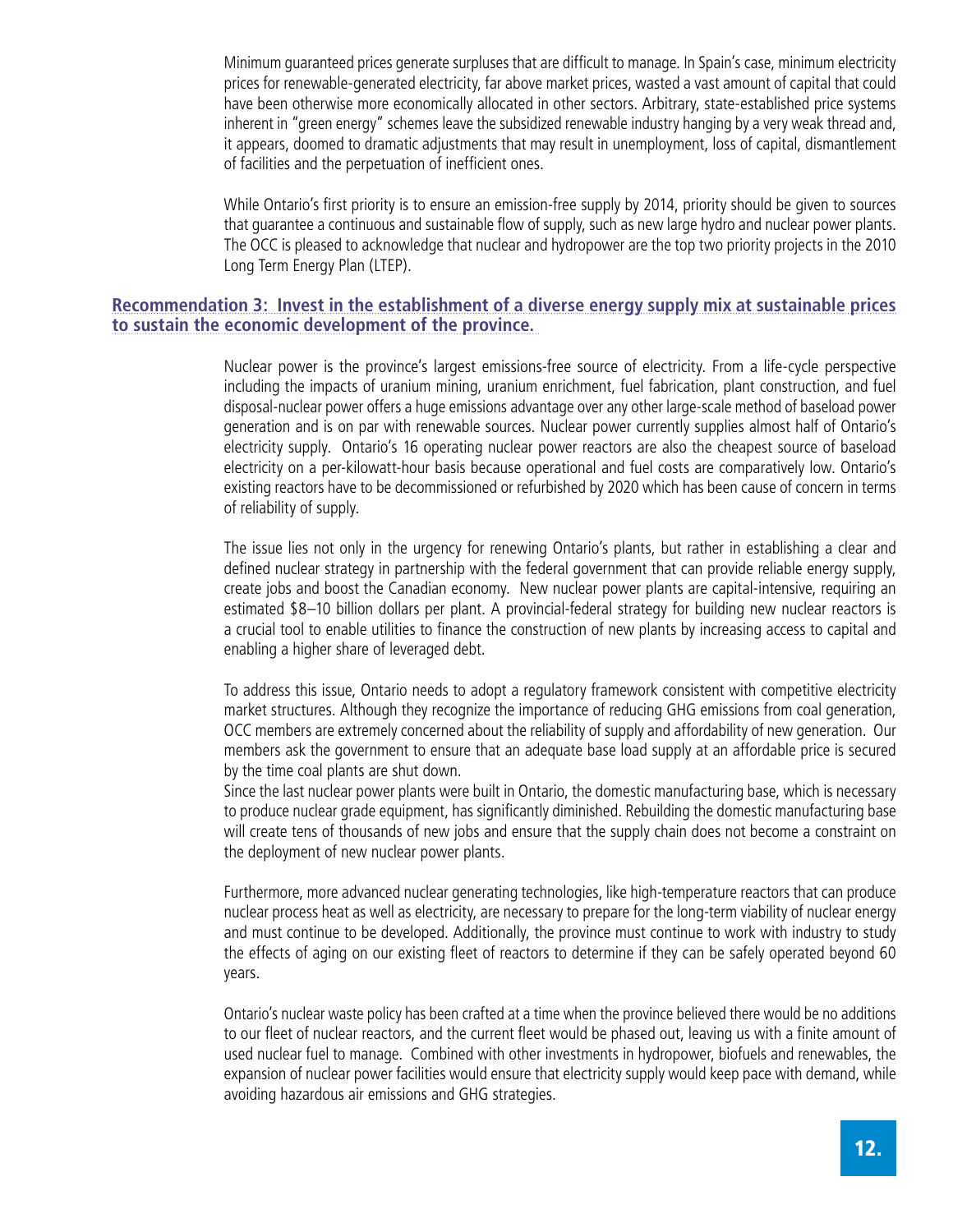However, due to the complex economic and technical dynamics of the nuclear industry, the OCC encourage the Ontario government to engage the federal government in the establishment of a National Nuclear Strategy (NNS). A NNS would help foster the sector's expansion, to ensure that timelines would be controlled and respected and to enhance funds for innovation and sustainability.

## **Recommendation 4: Engage the Federal Government in the creation of a National Nuclear Strategy.**

Ontario is engaging in innovative strategies to reconcile the challenges of reducing fossil fuel dependency in order to address global warming, promote energy security and diversification while sustaining economic development. Bioenergy can and does play a role in addressing growing energy demand. Bioenergy exists in various forms and applications, and the experiences and issues that are encountered depend on the application and singular circumstances, as well as the scale of use, relevant market conditions, water availability, social and environmental acceptance and other contexts.

Overly broad generalizations and criteria for the wide range of bioenergy options can only go so far. For example, the use of biomass in stationary applications can offer greater GHG emissions savings per hectare of land use than conventional biofuels. In addition, the use of bioenergy-based power plants fitted with Carbon Capture and Geological Storage (CCS) offers the opportunity to remove carbon dioxide already in the atmosphere. As a sector in continuing expansion, Ontario should seek early opportunities to improve R&D in biofuels.

Bioenergy has a great future potential in electric power generation and space heating, cogeneration and transportation. Being emission free, bioenergy also support the province's climate change strategy. While encouraging the development of biofuels as part of the energy mix, policy decisions should not create market distortions, for example, by contributing to trade discrimination and distortion of agricultural markets. A technical approach should be undertaken with representatives from industry, suppliers and consumers, across impacted sectors. Associated modifications to infrastructure should be consulted in forming a realistic view of costs, timing, environmental and societal acceptance and uptake. Where targets or mandates are defined, careful assessment of feasibility and comparison to other energy sources that would be displaced is necessary. All energy sources should compete equally against a common set of objective criteria for performance and environmental and social costs.

However, in addressing and advancing bioenergy options as part of a diverse energy mix, the government's priorities should be to maximize its benefits to avoid unintended consequences of bioenergy in the following areas:

- Climate Change (GHG performance)
- Agricultural, land and water use and biodiversity considerations
- Industrial use (towards a bio-based economy) and biotechnology
- Food production and impact on costs for consumers, farmers income, communities
- Infrastructure and vehicle compatibility
- Broader economic benefits and impacts

Criteria which do not take a broad view of the economic, environmental and social benefits and impacts will not be helpful, and could undermine the sustainability potential of bioenergy, therefore discouraging innovation.

The sustainability aspects show how different aspects of biofuels relate and interact. The provincial government should bear in mind the challenges that the biogas strategy of the LTEP has on other sectors of the economy. Increasing amounts of first generation of biofuels (such as corn, wheat, rapeseed, soy and sugar) are being used for ethanol and bio-diesel production. This impacts crop and food prices and indirectly, through higher feed costs, the prices for livestock products. There are several cross-sectoral impacts related to increased biofuels production, for food and animal feed industries as well as for other sectors that depend on biomass as industrial feedstock. However, these commodities are also subject to other factors, related to weather, energy costs, subsidies, tariffs, consumer demand for food and feed as well as to non-market forces. Impacts from the use of food crops for bioenergy can be reduced by pursuing investment in second and third generation biofuels, **13.** By using other types of biomass, including wood and wood residuals.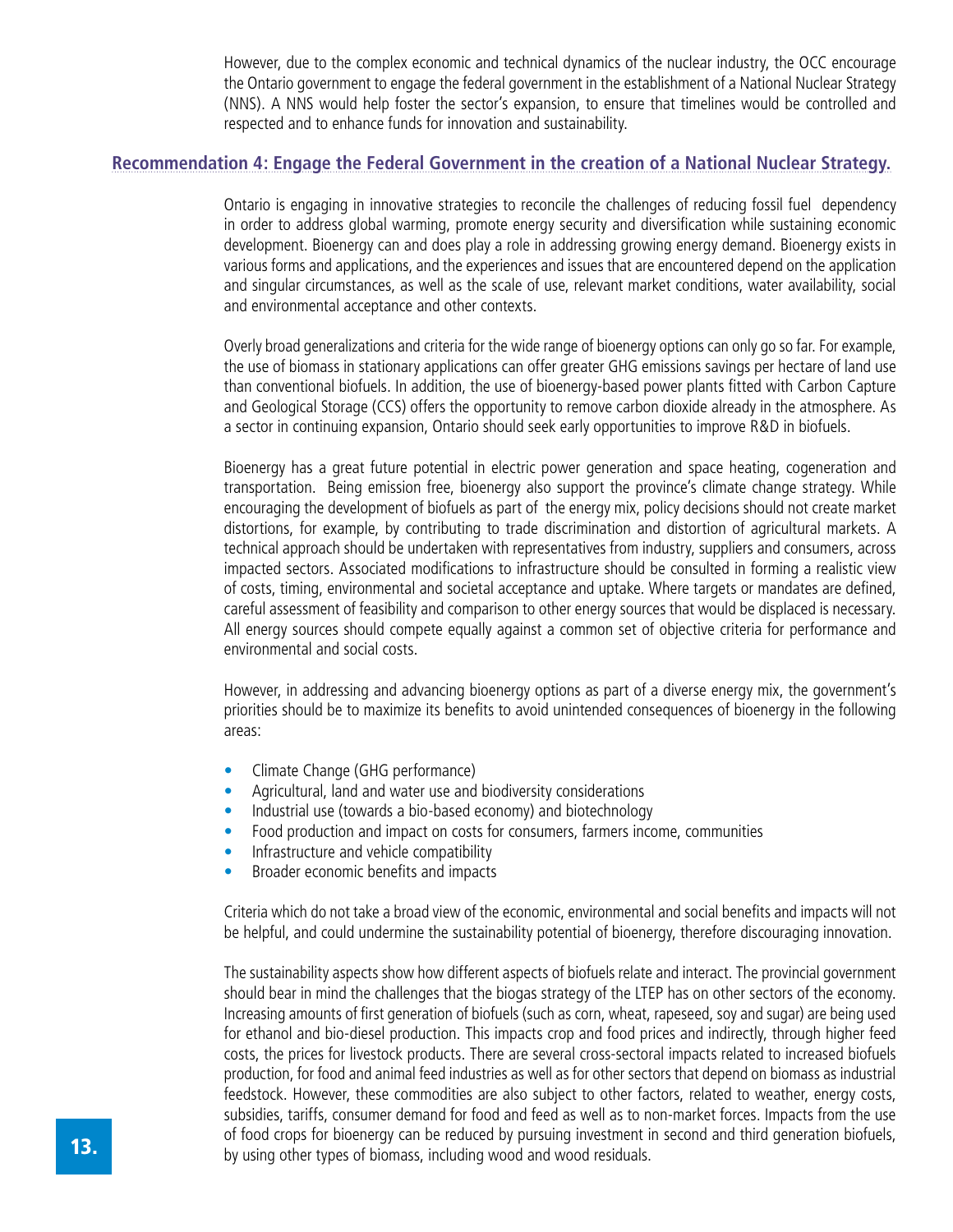Bioenergy production and use are clearly emerging processes, but they should be strategic emissions options to support various aspects of our businesses' activities. However, their development should be viable and sustainable. The government's comprehensive strategy should consider the economics of biofuels, their lifecycle environmental impacts, their implications for other sectors, as well as the impact of further scientific and technological advancements.

**Recommendation 5: Continue to promote bioenergy development in the energy mix and engage business experts across sectors to better understand economic, technological, energy, land use, water use, environmental, labour and market realities.**

# ENERGY EFFICIENCY

# C. EXPLORING NEW OPPORTUNITIES FOR ENERGY EFFICIENCY

The IEA's 2010 World Energy Outlook shows that, while renewable energy would play an increasing role in developing low carbon emission economies, end use energy efficiency measures will carry the bulk of reductions. The UNFCC also includes energy efficiency, the promotion of renewables and a sustainable transport system, as the three major program areas that countries should pursue in their commitment against climate change. Energy efficiency is a fundamental element in the progression towards a more sustainable energy future. As Ontario's energy demand continues to grow, actions to increase energy efficiency will be essential. Improving energy efficiency can be both highly profitable and support conservation and access goals. In many cases, significant progress can be made through the widespread deployment of existing technologies, many of which are already commercially competitive.

As access to modern energy services increases, quality of life improves. OCC members believe that energy efficiency needs to be pursued in two key initiatives: implementing effective demand side management practices and improving energy infrastructure.

An improved demand management strategy entails actions that influence the quantity or patterns of use of energy consumed, such as actions targeting the reduction of peak demand during periods when energy-supply systems are constrained. Peak demand management does not necessarily decrease total energy consumption but could be expected to reduce the need for investments in networks and/or power plants. Energy utilities have therefore a great interest in implementing a demand side management program. For example, smart meters that indicate individual appliance consumption can alert users to waste. Power utilities can also alert users to excessive consumption by providing comparative information about energy use on the bill or through the internet, as already happens with some consumers in Japan and the United Kingdom.

In the last 10 years, Ontario has been subjected to a radical change in its annual electricity system peak demand, passing from the winter season to the hottest days in the summer. At the time of annual system peak, 38 percent of Ontario's electricity is being used for residential, commercial and institutional air-conditioning.

The cost of supplying electricity on peak demand days is very high. Specifically, the cost of supplying electricity during the 90 hours of maximum annual de¬mand (1 percent of the time) is greater than or equal to \$1.36 per kWh. The cost of supplying electricity on peak demand days is dramatically higher than the average consumer price at non peak times. For example, the cost of supplying peak ele⊂-tricity is 14 times greater than the average price of electricity for a Toronto Hydro resi¬dential consumer.

Even in the most active jurisdictions, demand response programs have only scratched the surface of what is possible; most customers are unaware of how they could participate or how they could reconfigure their operations to ben¬efit. In our view, efficient demand response programs provide the tools to reduce the "peak day" demand in the province, ensuring more available supply for industries and business sectors. According to the Ontario Power Authority (OPA)'s forecast, Ontario's peak day demands will increase by 21 percent by 2025.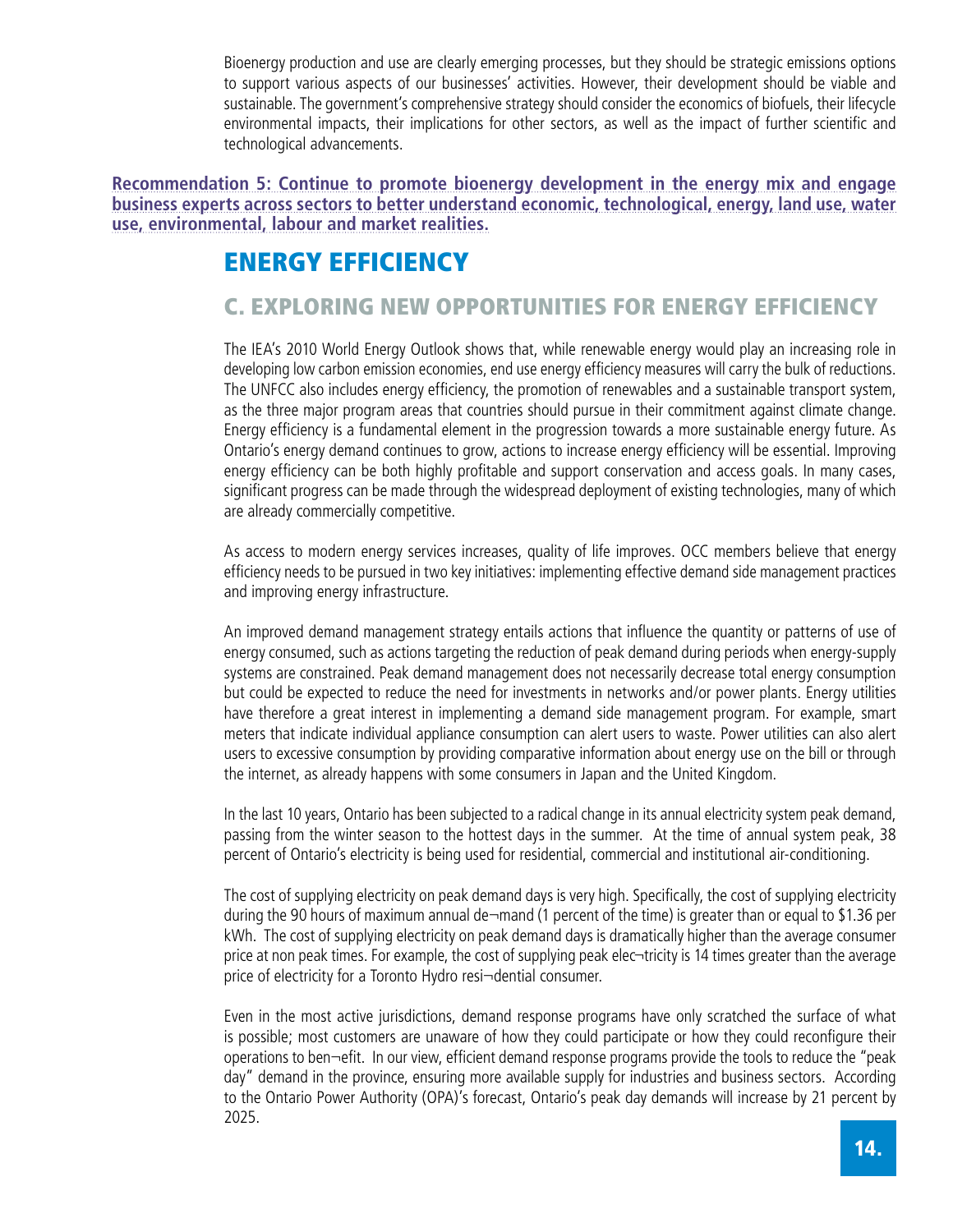The government should make it a priority to integrate efficient demand management measures. To obtain all of Ontario's cost-effective demand response potential, the OPA should let electricity prices reflect the real market price, in order to enact strategies to reduce consumers' demand on peak days.

By increasing electricity productivity (dollars of Gross Domestic Product produced per KwH of electricity consumed), the province can simultaneously reduce air pollution and GHG emissions. However, the prime reason for Ontario's low electricity productivity is due to low electricity prices that discourage smart and efficient energy use. Ontario's electricity prices are the result of several subsidies that distort the market and affect efficiency. This will increase the likelihood of power disruptions with consequences to our economy.

Energy audits are essential for all sectors of the economy (including residential/tertiary sector buildings as well as industrial sector and transport companies) to promote a better understanding of the current status of enduse energy efficiency. The audits, which are usually coordinated by engineering or facility departments, will not only create awareness among those who are functionally involved in the management of energy but also justify the necessity for retrofitting activities and the creation of new energy infrastructure.

A more sustainable growth in energy use in the residential sector will decrease the need to invest money to expand or upgrade Ontario's electricity network in the future. Not only can demand management initiatives reduce growth in peak electricity demand, but can also provide savings in future energy infrastructure costs and mitigate greenhouse gas emissions.

The rationale behind these assumptions is that peak demand in electricity use is the major driver for investment in electricity infrastructure and consequent electricity price increases. The capacity of the electricity network can be more effectively used by energy conservation measures and shifting electricity use from peak times. There is strong evidence internationally and from research organizations that early intervention by energy utilities to manage peak demand leads to long-term benefits for energy consumers and utilities.

A growing energy supply that would meet future demand with reduced environmental impacts will require significant long-term investment. More sustainable energy pathways play a key role in ensuring that economic activity advances social development and environmental protection.

A robust and flexible energy infrastructure is of critical importance to the provision of many other services as well as industry and manufacturing. Energy contributes to meeting basic needs, such as clean water, food preservation, transportation, healthcare, sanitation, education and communications. A stable supply delivered to homes and businesses underpin a robust Ontario economy. Robust investments are needed to modernize, protect, and upgrade these critical assets, which are essential to Ontario's economy, energy security, and prosperity.

In urban areas most of the greenhouse gas emissions come from combustion of fossil fuels in vehicles, heating plant and electricity generation. The technologies that can displace fossil fuel energy with non-fossil fuel energy in these applications generally require that additional electricity be generated in rural areas and delivered via transmission lines to urban areas. Existing urban municipal plans often do not provide sufficient additional electricity transmission corridors to allow electricity to displace fossil fuels. Hence, in order to reduce urban greenhouse gas emissions, substantial amounts of urban property must be expropriated to form the required additional electricity transmission corridors.

In rural areas, electricity transmission equipment is primarily used to guide electromagnetic energy from energy sources in rural areas to loads in urban areas. The unconstrained outputs of renewable energy sources are variable both with respect to time of day (as with of wind turbines and solar) and are variable with respect to the time of the year (wind turbines, run-of-river hydraulic generation and solar). The average annual output of a wind farm is typically only 30 percent of its peak output. Since the transmission line connected to a wind farm without adjacent energy storage must be sized to handle the wind farm's peak output, on average only of 30 percent of that transmission line's capacity is effectively used. This problem is compounded by the fact that a wind farm requires the generation that is often located elsewhere. The transmission line connected to that balancing generation is also inefficiently used. In simple terms, renewable energy generators without adjacent by balancing generation is also inefficiently used. In simple terms, renewable energy generators without adjace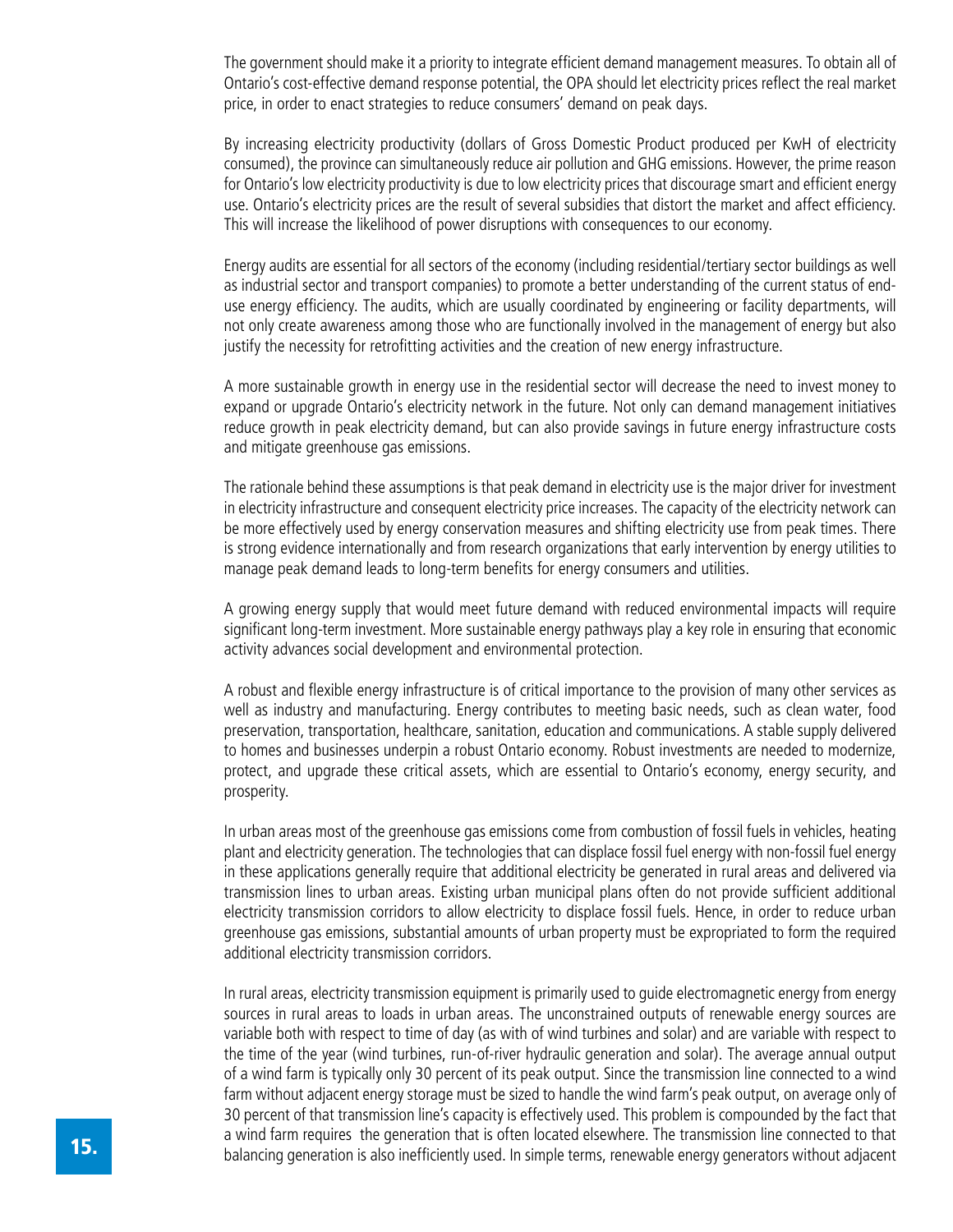energy storage generally require several times as much transmission per kWh of electricity delivered as do nuclear generators. The net result is that, without energy storage, as the fraction of total energy supply from renewable generation increases, the required amount of rural transmission increases several times faster.

The required amount of rural transmission can be mitigated through the use of daily energy storage located close to the generators and the loads. Seasonal energy storage, involving large hydroelectric projects and major transmission system enhancements, is also required for seasonal balancing of renewable generation. The combined cost of daily and seasonal energy storage may exceed the cost of the generation. Constructing rural transmission requires expropriation of lengthy corridors of land. The OPA has yet to address the full costs of energy storage and rural transmission required to support large amounts of renewable generation.

One solution would be to build smaller generators within a grid network, referred to as 'distributed generation'. These can provide a number of benefits, including reduced greenhouse gas emissions – for generation based on renewable energy and low carbon fuel; increased energy security and diversity of supply; and reduced costs – as electricity is generated by more efficient systems and closer to the point of consumption. Independent Power Producers (IPP) frameworks and net metering regulations offer ways for an efficient growth of renewable energy distributed generation. In net metering regulation, consumers/generators are allowed to sell power to the grid and are charged the same rate for the power that is either taken or sold. The customer/generator only pays for the net consumption, with the difference in retail and buy back rates being factored in.

Environment, equipment depreciation, rural transmission and urban transmission have led to the electricity industry being subject to intense public scrutiny. Ontario's electricity system has deteriorated to such an extent that Ontario presently relies on both large amounts of fossil fuel electricity generation and electricity imports from the US for meeting our peak electricity load. The government should eliminate the multiple layers of required approvals needed for investment in infrastructure that have been discouraging private sector participation.

Regular inspections, maintenance and renewal are key elements to ensure energy efficiency in the long term. For example, under the Asia-Pacific Partnership on Clean Development and Climate (APP), Power Generation and Transmission Taskforce, a series of "peer review activities" have been implemented among plant engineers and managers of APP countries including China and India, in order to share the best practices of management of transmission and distribution lines.

**Resolution 6: Promote energy efficiency through Energy Demand Management and provide strategic investment in transmission and distribution systems.**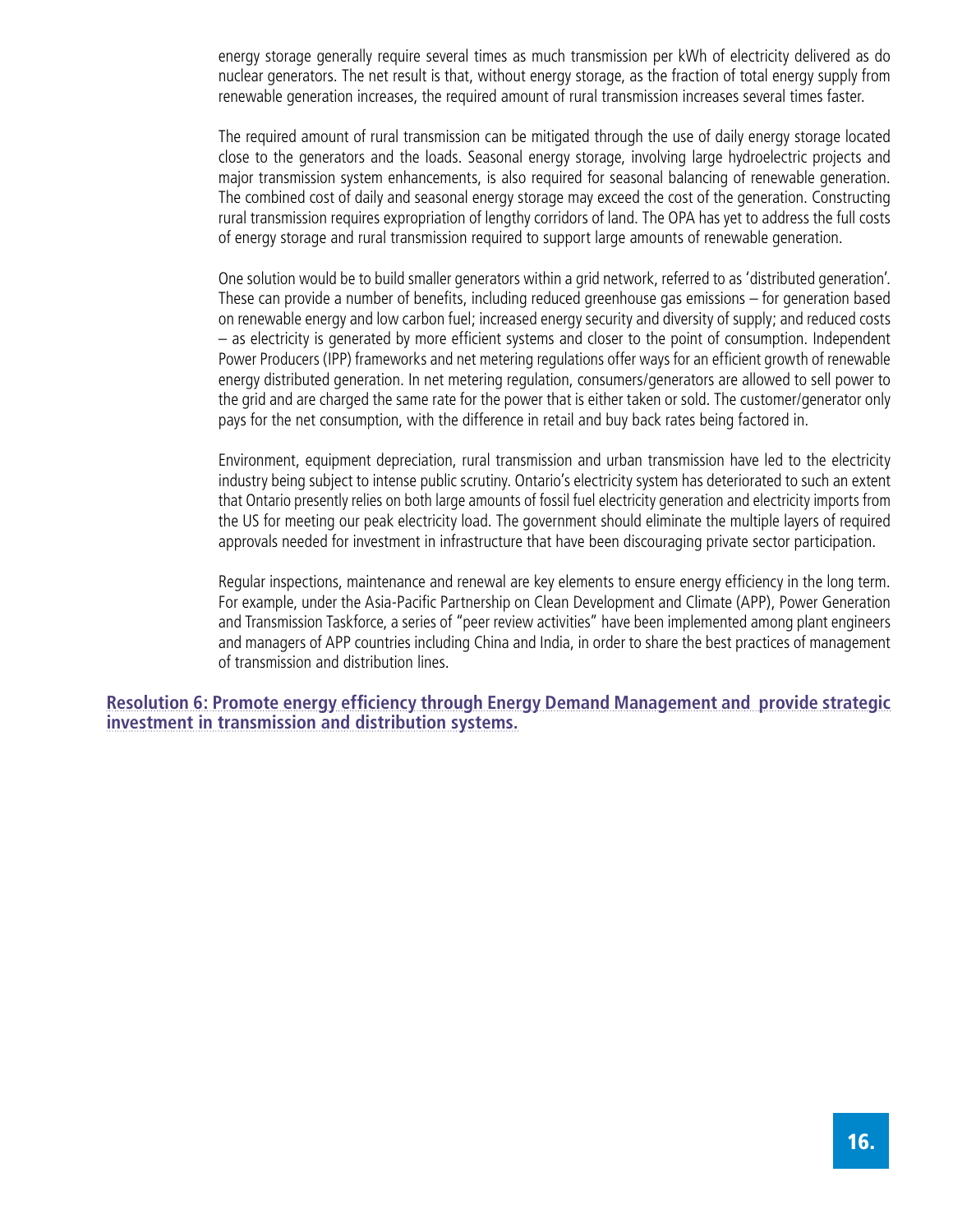# ACKNOWLEDGMENTS

The Ontario Chamber of Commerce would like to thank and acknoledge the involvement and contribution of the following individuals and organisations, without whom this report would not have been possible:

#### **Izzie Abrams**

Vice President, Corporate & Government BFI Canada Inc.

## **Akram Amid**

Chief Executive Officer Dallata Consulting

#### **John Dolbec**

Chief Executive Officer Hamilton Chamber of Commerce

#### **Katherine Hollinsworth**

Policy Analyst Oakville Chamber of Commerce

### **Brian Guthrie, P.Eng.**

Principal, Environmental Management Stantec Consulting

#### **T. Douglas Murray**

General Manager, Thunder Bay Division Abitibibowater

#### **Eric Bristow**

Director Government & Stakeholder Relations Canadian Petroleum Products Institute

### **Joe Belfontaine**

Director, Government Relations Canadian Tire

#### **James Rowland**

Manager of Government Relations Ford Motor Company of Canada

#### **David Sword**

Director Canadian Government Relations Uniongas, a Spectra Energy Company

The Ontario Chamber of Commerce would also like to thank the Ontario Ministry of Energy and Infrastructure, the Ontario Ministry of Environment, the International Energy Agency for their information and cooperation.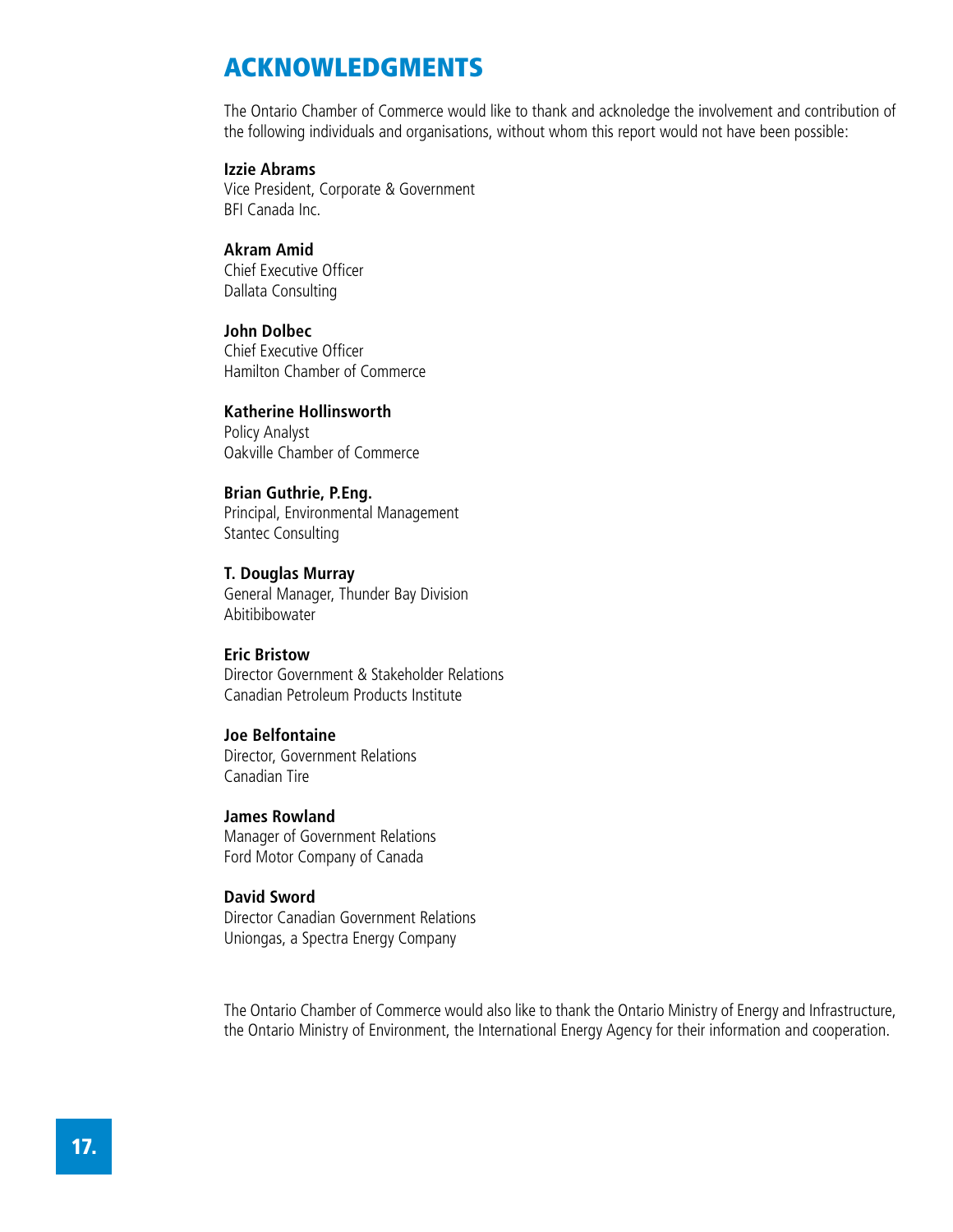# REFERENCES

Energy Policies of IEA Countries - Canada, International Energy Agency (IEA), 2009

2009 World Energy Outlook, International Energy Agency (IEA), 2009

Ontario's Long Term Energy Plan , Ontario Ministry of Energy, 2010 http://www.mei.gov.on.ca/en/pdf/MEI\_LTEP\_en.pdf

Annual Report Climate Change Action Plan, Ontario Ministry of Environment 2009 http://www.ene.gov.on.ca/publications/7286e.pdf

Climate and Energy package – European Commission, 2009